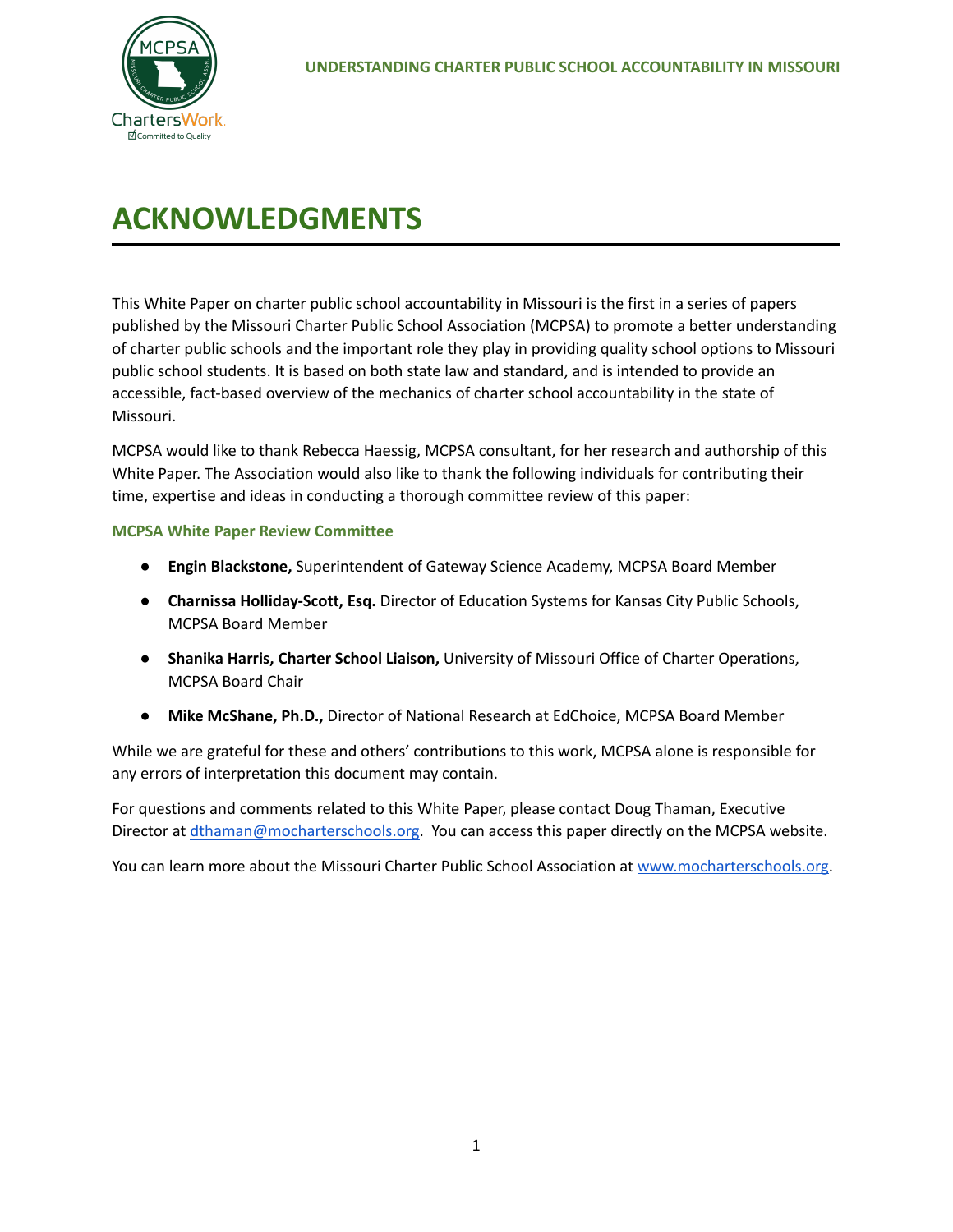

# **TABLE OF CONTENTS**

### **MCPSA WHITE PAPER #1:**

# **UNDERSTANDING CHARTER PUBLIC SCHOOL ACCOUNTABILITY IN MISSOURI**

- **● INTRODUCTION**
- **● ACCOUNTABILITY, AUTONOMY, ACCESS:** CHARTER SCHOOL GUIDING PRINCIPLES
- **● HOW ARE CHARTER SCHOOLS HELD ACCOUNTABLE IN MISSOURI? THE MISSOURI CHARTER SCHOOL ACCOUNTABILITY LANDSCAPE**
	- o The Missouri State Legislature
	- o The State Board of Education
	- o Charter School Sponsors
	- o Charter School Governing Boards
- **● CONCLUSION**
- **● APPENDIX**
	- **o Missouri Charter Law**
		- **RSMo. §160.400:** Charter Schools defined, St. Louis and Kansas City school districts sponsors - use of public school buildings - organization of charter schools - affiliations with college or university - criminal background check required.
		- **RSMo. §160.403:** Sponsoring a charter school, annual application and approval, contents of application, approval requirements.
		- RSMo. §160.405: Proposed charter, how submitted, requirements, submission to state board, powers and duties - approval, revocation, termination - definitions - lease of public school facilities, when - unlawful reprisal defined, prohibited - performance report.
		- RSMo. §160.408: High quality school, defined, replication in unaccredited districts.
		- **RSMo. §160.410:** Admission, preferences for admission permitted, when information to be made publicly available - move out of school district, effect of.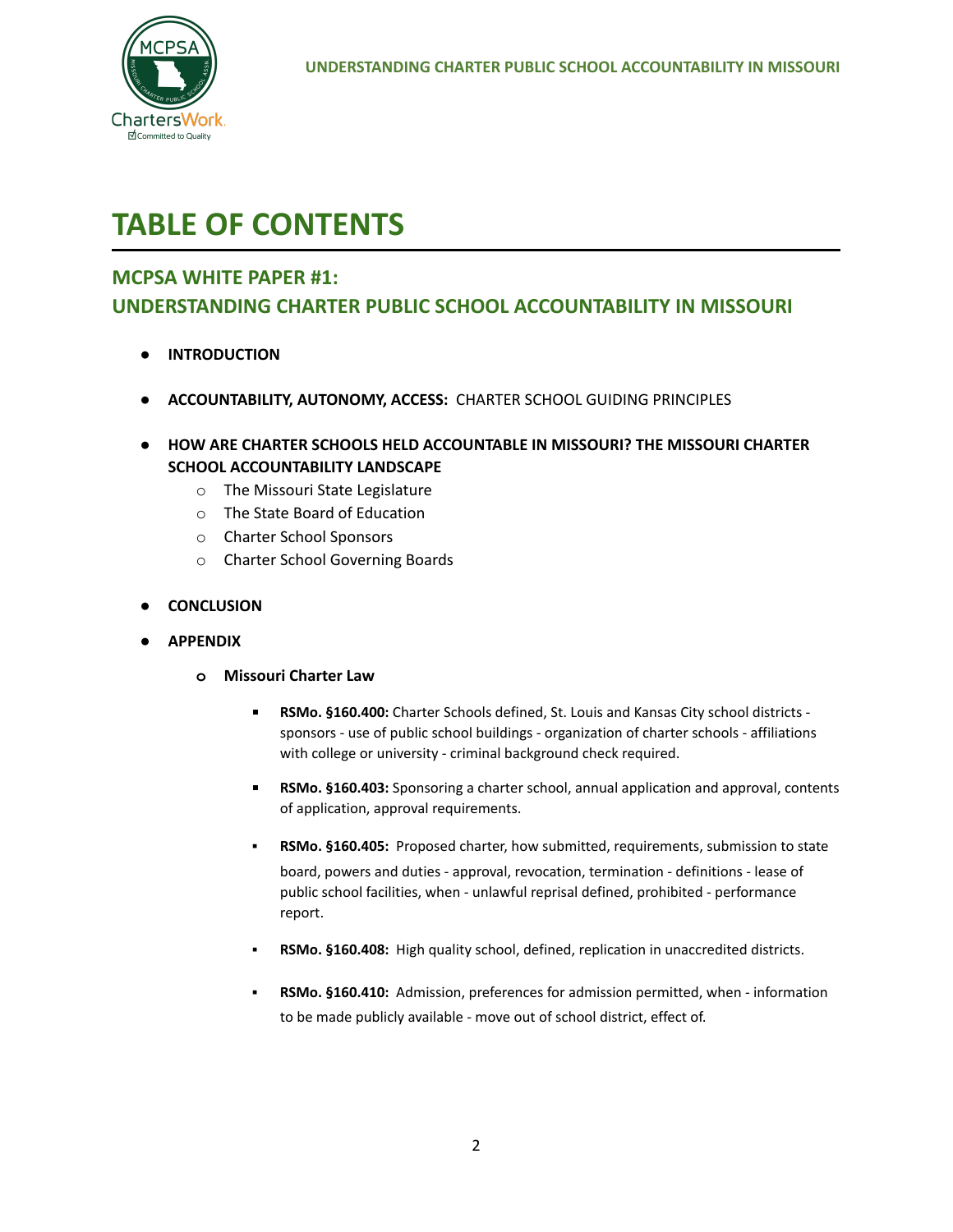

- **RSMo. §160.415:** Distribution of state aid for charter schools powers and duties of governing body of charter schools.
- **RSMo. §160.417**: Financial stress, review of report information by charter school sponsor, when - criteria for financial stress.
- **RSMo. §160.420:** Employment provisions school district personnel may accept charter school position and remain district employees, effect - non certificated instructional personnel, employment, supervision.
- **RSMO §160.425:** Missouri charter public school commission created, members, duties funding.
- **o 5 CSR 20-100.260, Standards for Charter Sponsorship**
	- **EXECUTE:** Sponsor Commitment and Capacity
	- **EXECTE:** Standard 2: Application Process and Decision Making
	- **Standard 3: Charter Contract**
	- **EXECTA:** Ongoing Oversight and Evaluation
	- **Standard 5:** Fiscal Oversight
	- **E** Standard 6: Renewal, Replication, Expansion, Revocation, Closure and Decision Making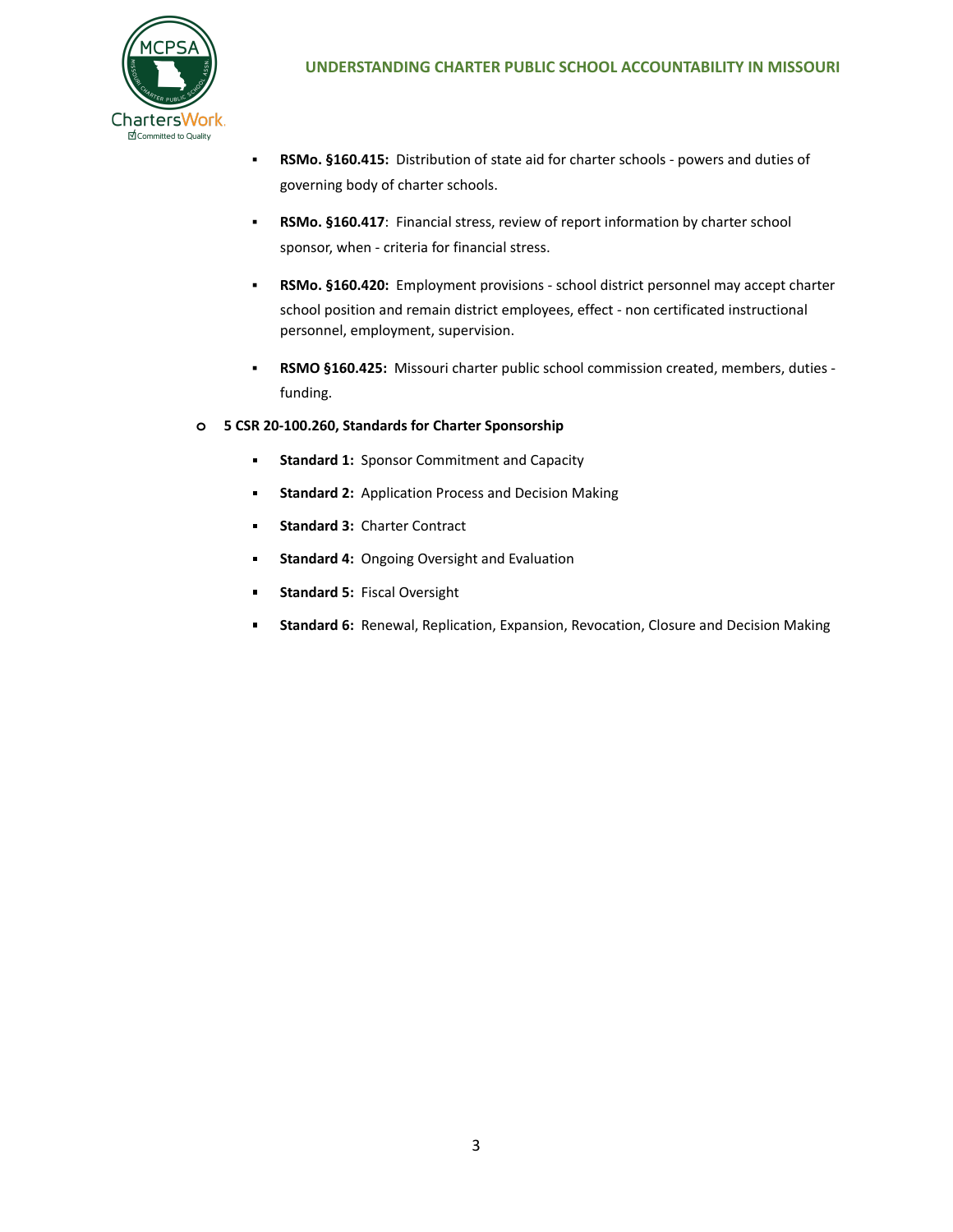

# **OVERVIEW**

# **UNDERSTANDING CHARTER PUBLIC SCHOOL ACCOUNTABILITY IN**

## **MISSOURI**

Missouri's charter school accountability landscape is multi-layered. The State Legislature, the State Board of Education, charter sponsors, and charter school governing boards each play distinct roles in holding schools accountable. These roles are summarized below. A strong accountability environment helps ensure that Missouri's charter public schools deliver value to Missouri students and taxpayers.

# **The State Legislature**

- **● Drafts legislation** pertaining to public education, including charter public schools
- **● Establishes roles and responsibilities** of different actors with respect to charter school accountability

# **The State Board of Education**

- **● Formulates regulations** for Missouri's charter school sector
- **● Evaluates new sponsor applicants and existing sponsors** to ensure capacity and compliance
- **● Approves new schools and charter renewals** to ensure compliance with law and regulations
- **Publishes annual report cards for charter schools** to facilitate evaluation of school performance

# **Charter School Sponsors**

- **● Maintain a comprehensive new school application process** for evaluating new charter applications
- **● Negotiate contracts with charter schools** that clearly articulate the rights and responsibilities of each party
- **● Conduct contract oversight t**o evaluate performance, monitor compliance, and ensure autonomy
- **● Design and implement a transparent and rigorous school evaluation process** to assess school performance
- **● Make merit-based decisions on charter school renewals** based on comprehensive performance data

# **Charter School Governing Boards**

- **● Contract** with the school sponsor
- **● Are accountable** for school performance
- **● Govern the school** in fidelity to the school charter and in compliance with local, state and federal law

*For more information about charter public school accountability in Missouri, please refer to MCPSA'S White Paper on Understanding Charter Public School Accountability in Missouri.*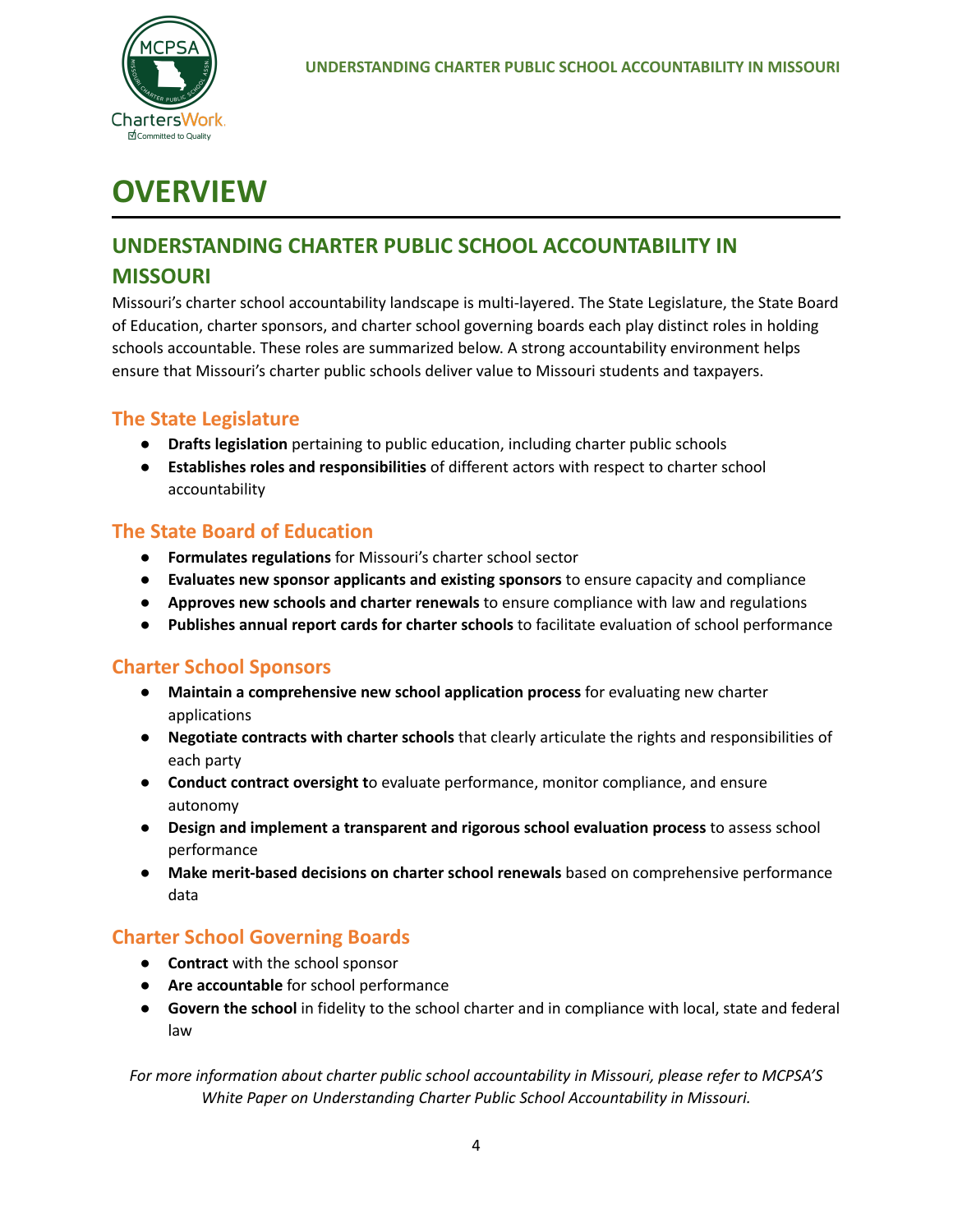# **GLOSSARY OF TERMS**

- **1. Accountability.** Accountability is one-half of the charter public school "grand bargain" of autonomy for accountability. In exchange for autonomy (the ability to self-govern), each charter school is held individually responsible for its academic performance, the expectations for which are laid out in the school's contract, or charter. Failure to meet the terms of the charter contract can lead to school closure.
- **2. Access.** A core tenet of charter public schools, and public school choice more broadly, is the idea that *all students*, irrespective of race or ethnicity, family income or geography, deserve the opportunity to attend great public schools.
- **3. Authorizer.** The entity that gives official approval to, regulates and conducts evaluations of charter sponsors. In Missouri the State Authorizer is the State Board of Education.
- **4. Autonomy.** Autonomy is the ability to self-govern charter schools are autonomous, or self-governing, schools. In charter schools, decisions about key resources - staffing, curriculum, finances, and how time during the school day is spent - are made at the school level, closer to students. In exchange for this flexibility, each charter school is held individually responsible (accountable) for its performance, and can be closed for underperformance.
- **5. Charter Application.** Each Missouri charter sponsor must develop and implement a comprehensive application process for soliciting and evaluating new charter school applicants. Setting forth stringent requirements for charter approval and new school openings helps ensure that only the most qualified charter applicants are able to start new schools, reducing the likelihood of school remediation and closure down the road. Each charter sponsor must develop a charter application that allows for rigorous evaluation of the applicant's plans and capacity, clearly articulates the sponsor's chartering priorities, and includes clear criteria for the evaluation of the charter application.
- **6. Charter Contract.** The charter contract, or charter, is the legal contract negotiated by the sponsor and the charter school's governing board following approval of the school's charter application. It is the bedrock of the charter school model. The charter contract articulates the rights and responsibilities of each party regarding charter school autonomy, expected outcomes, measures for evaluating success or failure, and performance consequences.
- **7. Charter Public School.** Charter schools are independent, self-governing public schools. In Missouri, charter schools are organized as Missouri nonprofit corporations, with self-determining boards subject to both nonprofit law and the laws governing government bodies in the conduct of public business (Missouri Sunshine Law).
- **8. Charter Renewal.** A charter renewal is the extension of validity of the charter contract for a specified period of time (usually 5 to 10 years, depending on school performance). Charter sponsors grant renewals to charter schools that have achieved the performance expectations a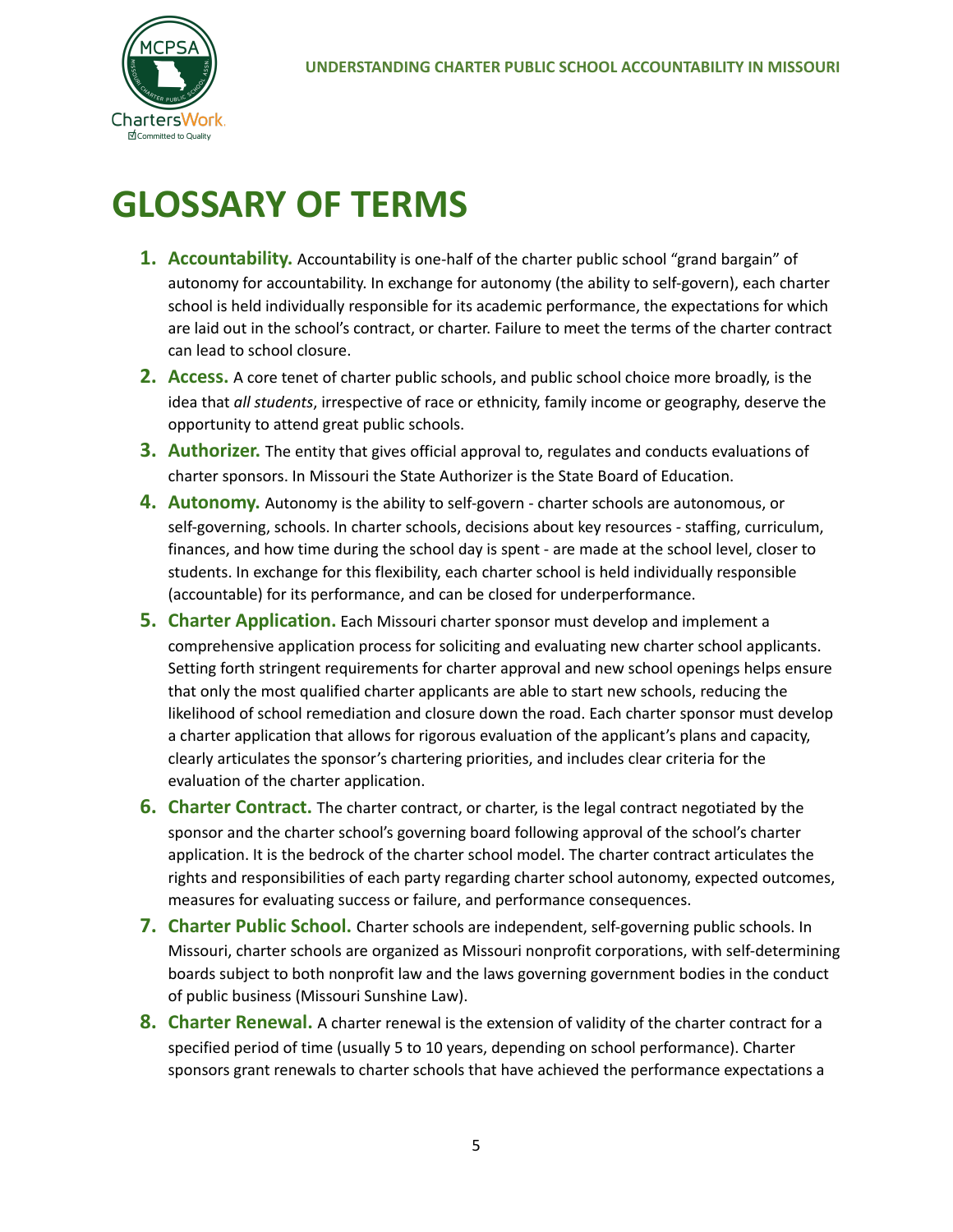

viable,and have been diligent to the terms of the contract and applicable law. The State Board has the authority of final approval over a sponsor's decision to renew - or non-renew - an existing school's charter contract.

- **9. Charter School Governance Board.** As autonomous public schools, each charter school has its own governing board. Charter governing boards are legally responsible for charter school performance: they negotiate and execute the contract with the school sponsor and govern the school in fidelity to the charter contract and in compliance with federal, state, and local laws and regulations. Charter school boards are subject to both charter law and laws governing nonprofit organizations in the state of Missouri. Because charter schools are organized as non-profit entities, charter school boards are self-determining - board members are appointed, not elected.
- **10. Charter Sponsor.** Charter Sponsors oversee charter school performance to ensure schools are meeting the performance expectations laid out in their charter. Charter sponsors evaluate and approve new charter school applications, negotiate performance contracts with school governing boards and conduct school oversight. Sponsors make merit-based decisions on charter renewal, remediation, revocation and closure. In conducting their work they are accountable to the State Board of Education.
- **11. Closure.** School closure occurs when a charter school is not meeting its performance obligations. Closure is the result of the charter sponsor's decision, following a rigorous and comprehensive evaluation of school performance, to either non-renew or revoke the school's charter. Closure can also result from a school governing board's decision to voluntarily relinquish, or give up, the charter.
- **12. State Board of Education.** Under the Missouri Constitution, the State Board of Education (SBOE) has general authority for public education within the state. The Board is made up of eight citizens who are appointed by the Governor and confirmed by the Senate. Board members serve eight-year staggered terms. 1998 charter legislation establishes the SBOE as the State Authorizer of charter schools - the entity that gives official approval to, regulates and conducts evaluations of charter sponsors and charter schools.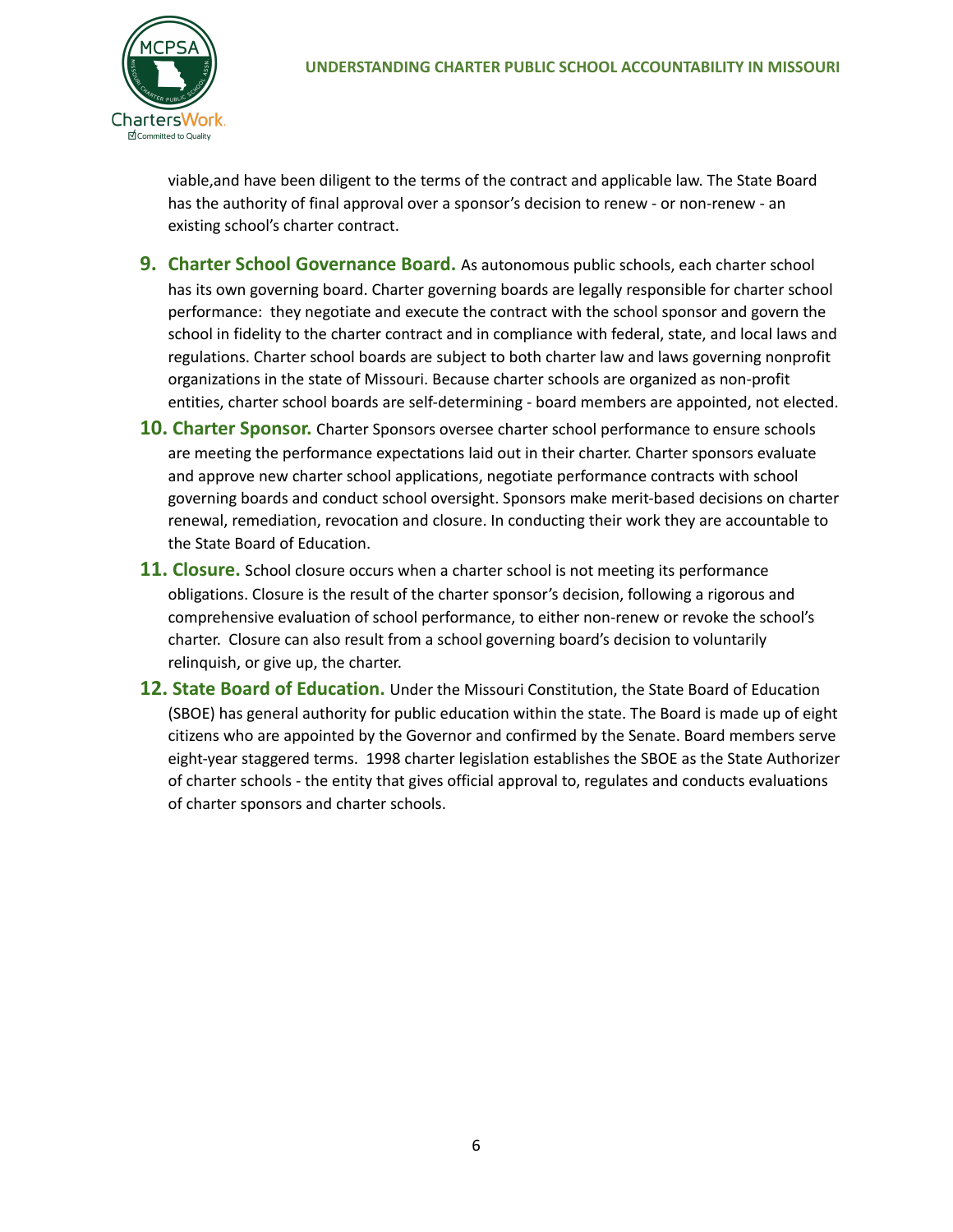# **CHARTER PUBLIC SCHOOL ACCOUNTABILITY IN MISSOURI**

This White Paper on Charter School Accountability is the first in a series of papers produced by the Missouri Charter Public Schools Association (MCPSA) to educate lawmakers, city leaders, decision makers and community members on Missouri charter public schools and the vital role they play in creating quality public school options for all Missouri students.

Please direct inquiries to: dthaman@mocharterschools.org

# **INTRODUCTION**

Just over twenty years ago, in the Fall of 1999, the first charter public schools opened in Missouri.

The idea behind this new self-governing, independent public school model was greater flexibility in exchange for greater accountability.<sup>1</sup> In these new schools, decisions about key resources - curriculum, staffing, budget, and how time during the school day is spent - would be made at the school level, closer to students. Fewer layers of bureaucracy between decision makers and students would enable these schools to be more agile and responsive to student, teacher and community needs. It would also enable them to be more innovative, trying different and novel approaches in educating students.

In exchange for this autonomy, or ability to self-govern, charter schools would be held accountable for their performance by their own non-profit governance board, their charter school sponsor and, ultimately, the Missouri State Board of Education. If they did not meet the performance expectations laid out in their charter contract, they would close.

Demand for this new approach to K-12 public schooling was immediately evident. In Kansas City, 4,315 students enrolled in 15 charter schools in Fall 1999 - 12 percent of all public K-12 enrollment within Kansas City Public Schools (KCPS) boundaries. In St. Louis the following year, 1,330 K-12 students enrolled in three charter public schools - 3% of all public K-12 enrollment.<sup>2</sup>

Fast forward 20 years and charter public schools now educate 50% of all K-12 public school students within KCPS boundaries,<sup>3</sup> and nearly 40% of students in St. Louis.<sup>4</sup> A growing number of families are choosing charter schools to educate their children.

<sup>1</sup> National Association of Charter School Authorizers (NACSA): *[Authorizing](https://www.qualitycharters.org/authorizingmatters/) Basics: What is a Charter School?* (last visited 6/21/21).

<sup>&</sup>lt;sup>2</sup> Due to a legal challenge by St. Louis Public Schools (SLPS), charter schools did not open in St. Louis until Fall 2000. 41,988 students enrolled in SLPS and St. Louis charter public schools in the 2000-01 school year.

<sup>&</sup>lt;sup>3</sup> In Kansas City, 13,180 K-12 students enrolled in KC Charter Public Schools in 2020-21, out of 26,523 total K-12 students.

<sup>4</sup> In St. Louis, 11,730 K-12 students enrolled in STL Charter Public Schools in 2020-21, out of 29,968 total K-12 students.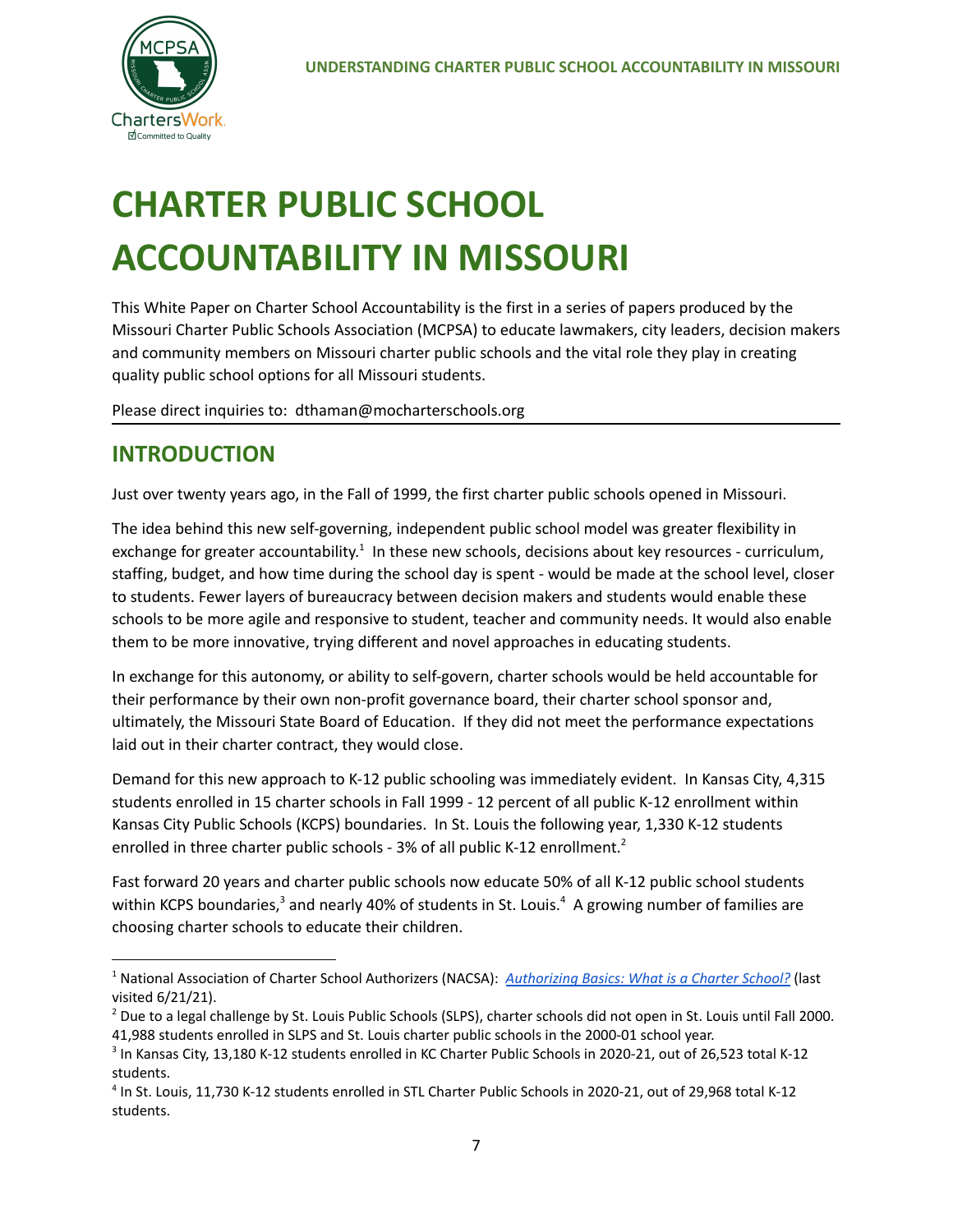This White Paper explores the role of accountability in Missouri's charter public school sector. It is intended to serve as a comprehensive yet accessible primer, based on state law and regulation, for those seeking to better understand the roles and responsibilities of different actors in holding charter public schools accountable.

# **ACCOUNTABILITY, AUTONOMY, ACCESS: CHARTER SCHOOL GUIDING PRINCIPLES**

In the early 1990s, a small group of educators and policymakers came together to develop an innovative school model designed to help improve public schools and offer parents public school options to better meet their child's specific needs. This model became known as the charter school model.

This new school model was rooted in the belief that public schools should be held **accountable** for student learning. In exchange for this accountability, school leaders would be given the **autonomy**, or freedom, to try new approaches in educating students. They would then share what works with the broader public school system, and all students would benefit.

The charter public school model was also rooted in the belief that all students, irrespective of race or ethnicity, family income or zip code deserved **access** to quality public school options.

Utilizing this innovative school model as a blueprint, Minnesota's state legislature passed the first charter law in 1991. In 1998, Missouri became the 34th state to pass charter school legislation, with the first schools opening in Kansas City the following year.

# **HOW ARE CHARTER SCHOOLS HELD ACCOUNTABLE IN MISSOURI?**

The idea of school-level accountability is one of chartering's most significant contributions to public schooling. Under the charter public school model, no school has the "right" to operate in perpetuity; rather, a school must "earn" the right to stay open by demonstrating, through evaluations conducted at regular intervals, that it is meeting the performance expectations outlined in its charter, or contract.

Missouri's charter school accountability landscape is multi-layered, with the State Legislature, the State Board of Education, charter sponsors, and charter school governance boards each playing distinct roles:

I. **The State Legislature** is responsible for creating laws that govern the state, including laws that pertain to charter public schools. Initial charter legislation passed in 1998 established the roles of the State Board, sponsors and charter school governing boards in promoting charter school accountability.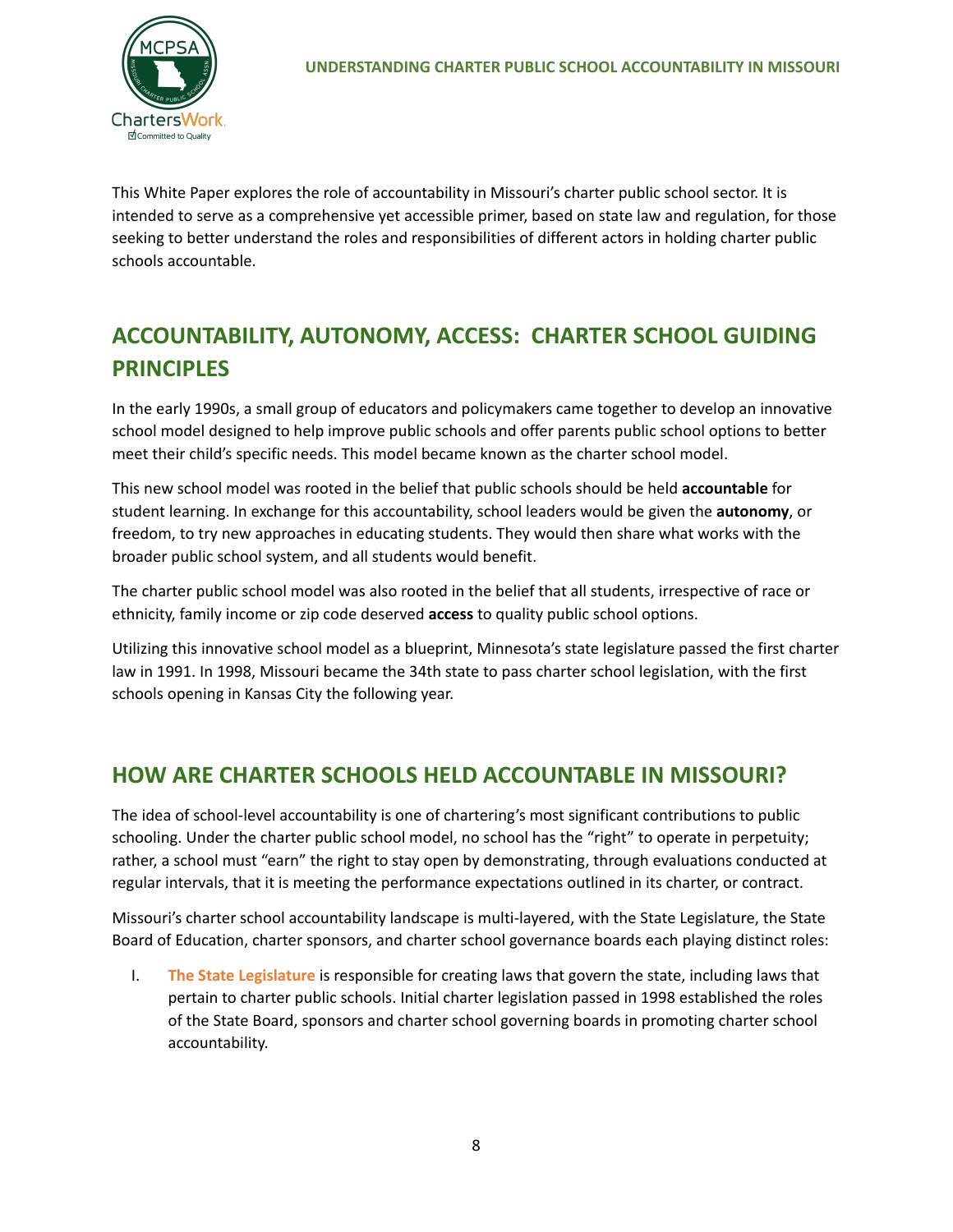

- II. **The State Board of Education (SBOE)** is the architect of Missouri's charter accountability environment, developing the regulations that guide oversight and evaluation of charter sponsors and school operators. The State Board is also chief accountability agent of the sector, publishing annual performance reports for individual charter schools and holding charter sponsors accountable through regularly-conducted performance evaluations.
- III. **Charter Sponsors** oversee charter school performance to ensure schools are meeting the performance expectations laid out in their charter - the legal contract between the sponsor and the charter school governing board. Charter sponsors are responsible for evaluating and approving new charter school applications, negotiating performance contracts with school governing boards and conducting school oversight. Sponsors make merit-based decisions on charter renewal, remediation, revocation and closure.
- IV. **Charter School Governing Boards** contract with the charter sponsor and are legally responsible for charter school performance. This includes formulating school policy and conducting financial management and operational oversight. As self-governing schools, each charter school has its own governing board.

Drawing on both Missouri state law and regulations, this paper summarizes the roles and responsibilities of each of these actors in promoting a strong accountability environment to support Missouri's charter public school sector.

# **I. THE MISSOURI STATE LEGISLATURE**

Elected by Missouri voters, the Missouri state legislature is responsible for creating laws that govern the state. This responsibility includes creating laws that ensure Missouri families have access to quality public school options.

The state legislature passes laws specifically pertaining to public education, including charter schools. Initial charter legislation passed by the General Assembly in 1998:

- 1) Defines **what charter schools are, where they can operate,** and the types of entities that can sponsor a charter school
- 2) Specifies that charter schools should be **organized as Missouri nonprofit corporations**, with self-determining boards subject to both nonprofit law<sup>5</sup> and the laws governing government bodies in the conduct of public business (Missouri Sunshine Law)<sup>6</sup>
- 3) Articulates **the roles and responsibilities** of the State Board of Education, charter sponsors, and governing boards in promoting charter school accountability<sup>7</sup>

<sup>5</sup> RSMo. §160.400.7: "The charter school should be organized as a Missouri nonprofit corporation incorporated pursuant to Chapter 355."

<sup>7</sup> For a more complete history on charter public schools in Missouri, see: Douglas P. Thaman, Ed.D., *[Missouri](https://www.mocharterschools.org/apps/pages/index.jsp?uREC_ID=1757901&type=d&pREC_ID=1939348)* <sup>6</sup> RSMo. §160.400.8: "Meetings of the governing board should be subject to the provisions of 610.010 to 610.030."

*[Charter](https://www.mocharterschools.org/apps/pages/index.jsp?uREC_ID=1757901&type=d&pREC_ID=1939348) School History*, MISSOURI CHARTER PUBLIC SCHOOLS ASSOCIATION, 2014.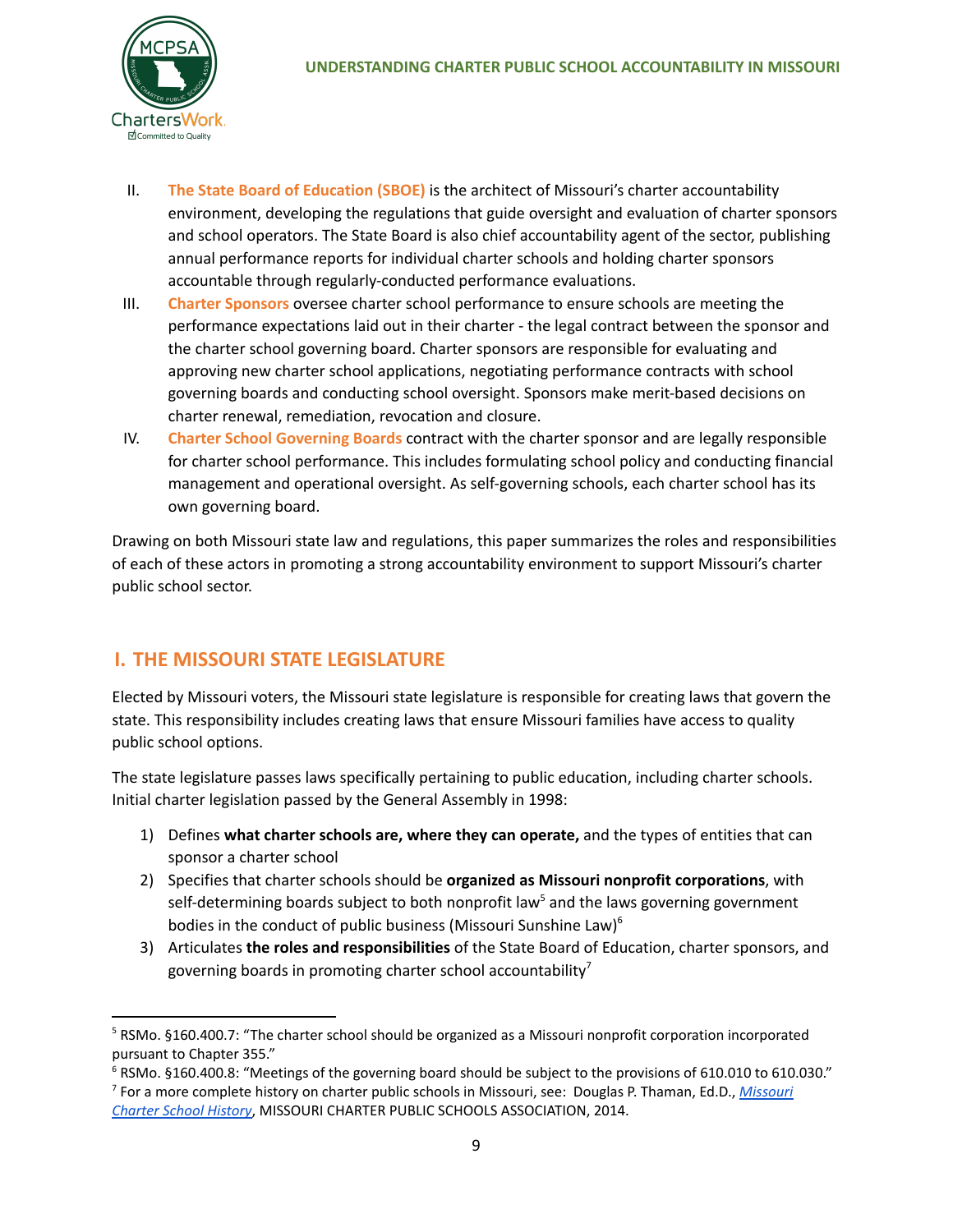

The Joint Committee on Education, a statutory committee within the General Assembly<sup>8</sup> that reviews and monitors the progress of education in the state's public schools,<sup>9</sup> is responsible for reviewing the annual reports of charter sponsors to ensure they are in compliance with state law.<sup>10</sup>

State lawmakers are accountable to voters through regular elections.

### **II. THE STATE BOARD OF EDUCATION**

Under the state's Constitution, the State Board of Education (SBOE) has general authority for public education within Missouri.<sup>11</sup> The Board is made up of eight citizens who are appointed by the Governor and confirmed by the Senate. Board members serve eight-year staggered terms.<sup>12</sup>

1998 charter legislation establishes the SBOE as the State Authorizer of charter schools - the entity that gives official approval to, regulates and conducts evaluations of charter sponsors and charter schools.

As State Authorizer the State Board is both architect of Missouri's charter accountability environment, and chief accountability agent. The SBOE is responsible for:

- 1) **Formulating regulations**<sup>13</sup> to guide Missouri's charter sector
- 2) **Evaluating new sponsor applicants and existing charter sponsors** to ensure performance criteria in both statute and regulations are met. This evaluation authority entails sanctioning sponsors, or removing sponsorship authority, as needed
- 3) **Granting final approval** to new schools and charter renewals 14
- 4) **Calculating and publishing annual report cards** for individual charter schools, to facilitate the charter school sponsor's evaluation of school performance 15

The State Board of Education is accountable to the Governor of Missouri and the state legislature. The State Board is supported by the Department of Elementary and Secondary Education (DESE), which both staffs and advises the State Board in conducting its work.

<sup>&</sup>lt;sup>8</sup> Joint Committees are committees made up of both members of the House and members of the Senate. Statutory Committees are committees established by law.

<sup>9</sup> *See generally*, MISSOURI JOINT [COMMITTEE](https://www.senate.mo.gov/jced/) ON EDUCATION

 $10$  RSMo. §160.400.12: "Sponsors receiving funds under subsection 11 of this section shall be required to submit annual reports to the joint committee on education demonstrating they are in compliance with subsection 17 of this section."

<sup>12</sup> *Id.* <sup>11</sup> See MO DEPARTMENT OF ELEMENTARY AND SECONDARY EDUCATION: **[About](https://dese.mo.gov/state-board-education/about-state-board) the State Board** 

 $13$  Regulations are rules and directives made and maintained by an authority, in this case the State Board of Education.

<sup>&</sup>lt;sup>14</sup> RSMo. §160.405.3

<sup>15</sup> RSMo. §160.405.15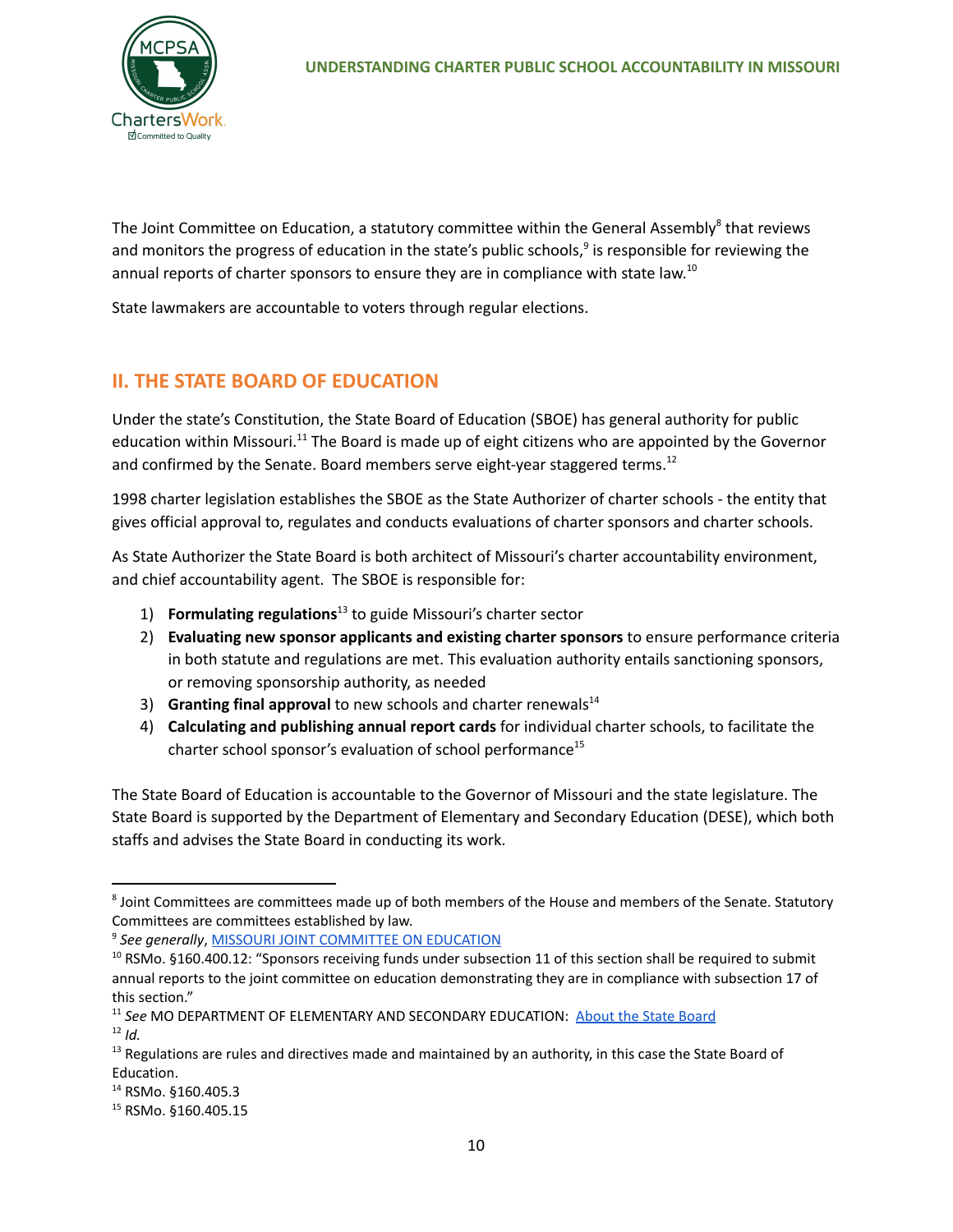

**1. Formulating Regulations.** As State Authorizer of charter schools, the SBOE is responsible for developing the regulations that guide Missouri's charter school sector.<sup>16</sup> These regulations include the Standards for Charter Sponsorship, which provide the foundation for both the application and evaluation processes for charter school sponsors. 17

The "Standards for Charter Sponsorship"<sup>18</sup> lay out the State Board's expectations of sponsors' role in promoting charter school accountability and compliance in six main areas:

### **MISSOURI STANDARDS FOR CHARTER SPONSORSHIP**

| <b>Sponsor Commitment and Capacity</b>         | 4) Ongoing Oversight and Evaluation |
|------------------------------------------------|-------------------------------------|
| 1)                                             | <b>Fiscal Oversight</b>             |
| <b>Application Process and Decision Making</b> | 51                                  |
| 2)                                             | Renewal, Replication, Expansion and |
| <b>Charter Contract</b>                        | 6)                                  |
| 3)                                             | <b>Revocation</b>                   |

Each of the six sponsorship standards is accompanied by a summary overview and a detailed explanation of what is required of sponsors to meet the Standard criteria.

*Sponsorship Standard 4 - Ongoing Oversight and Evaluation*, outlines what is required of sponsors in this realm:

**Standard 4: Ongoing Oversight and Evaluation. <sup>19</sup>** The sponsor conducts charter school oversight that evaluates charter school performance; monitors charter school compliance with both federal and state statutes and regulations; ensures charter school autonomy; protects student rights; informs charter school intervention, probation, revocation, and renewal decisions; and provides annual public reports on charter school performance. The sponsor shall—

(A) Implement a comprehensive performance accountability and compliance monitoring system that -

1. Is defined in the charter contract

2. Provides the sponsor with the information necessary to make thorough and evidencebased intervention, probation, renewal, non-renewal, and revocation decisions; and

<sup>&</sup>lt;sup>16</sup> Other regulations developed by SBOE/DESE that guide charter practice include: 5 CSR 20-100.265 Charter School Closure; 5 CSR 20-100.270 Charter Sponsorship Inflation Adjustment; 5 CSR 20-100.280 Charter School Expedited Renewal Application Process. These rules and regulations can be accessed via the Missouri [Secretary](https://www.sos.mo.gov/cmsimages/adrules/csr/current/5csr/5c20-100.pdf) of State [website.](https://www.sos.mo.gov/cmsimages/adrules/csr/current/5csr/5c20-100.pdf)

<sup>&</sup>lt;sup>17</sup> RSMo. §160.400.17(1): "The state board shall notify each sponsor of the standards for sponsorship of charter schools, delineating both what is mandated by statute and what best practices dictate."

<sup>&</sup>lt;sup>18</sup> See appendix for complete Standards of Charter Sponsorship.

 $19$  5 CSR 20-100.260, DESE Standards for Charter Sponsorship, Standard 4 – Ongoing Oversight and Evaluation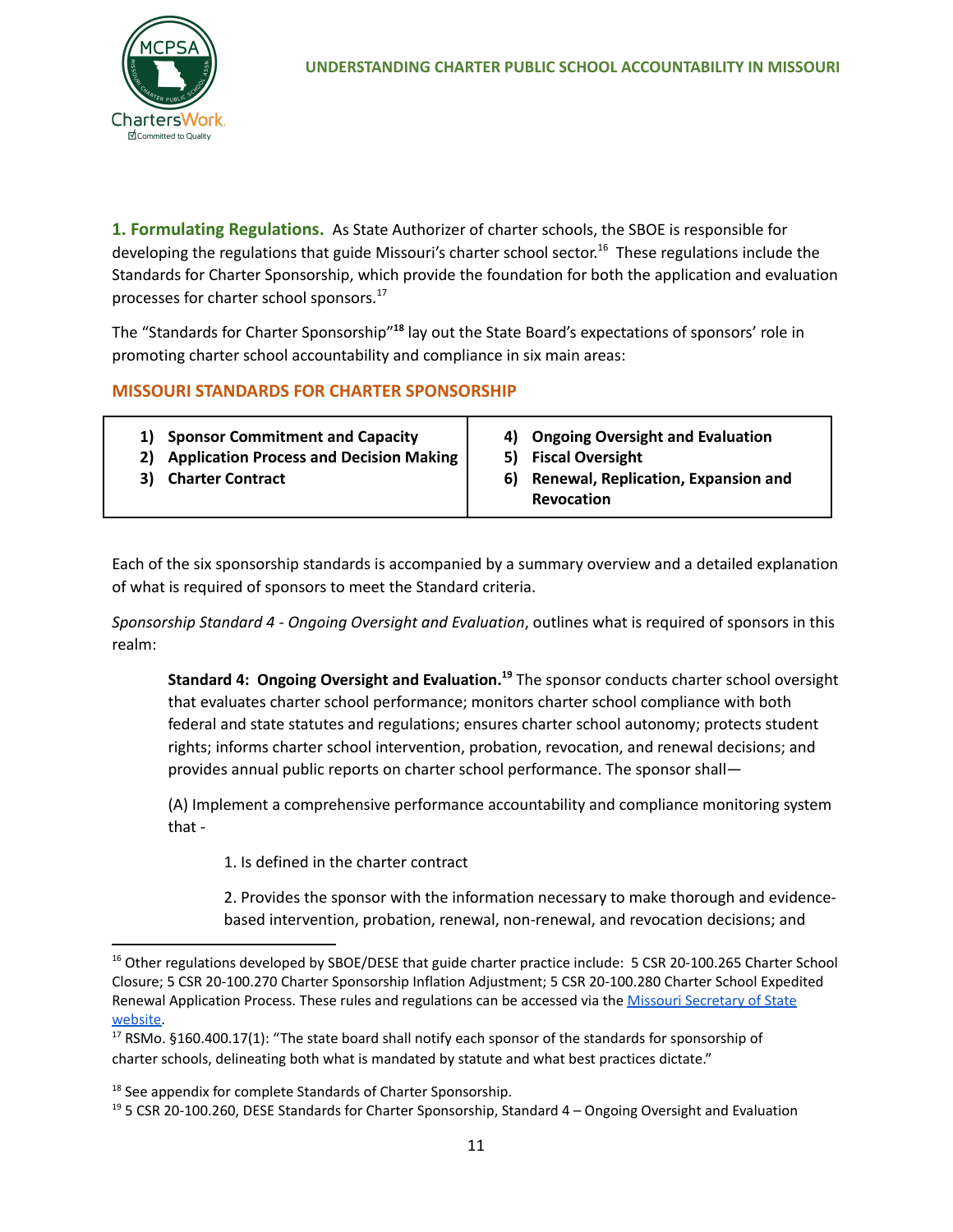

3. Effectively streamlines federal, state, and local performance expectations and compliance requirements while protecting charter school autonomy and minimizing charter school administrative and reporting burdens

(B) Define and communicate this performance accountability and compliance monitoring system to charter schools, including the process, methods, and timing of gathering and reporting charter school performance and compliance data;

(C) Visit each charter school as appropriate and necessary for collecting data that cannot otherwise be obtained and in accordance with the contract, while ensuring that the frequency, purposes, and methods of such visits respect charter school autonomy and avoids operational interference;

(D) Communicate regularly with charter schools, as needed, including both school leaders and governing boards, and provide timely notice of contract violations, performance deficiencies, and mandated interventions, including probationary status

(E) Evaluate and publish on the sponsor's website an annual performance report for each charter school, which shall include an analysis of each charter school's performance and progress toward meeting the expectations and targets stated in the charter contract, including subgroup performance and essential compliance requirements, and clearly communicate evaluation results to the charter school's governing board and leadership;

(F) Refrain from directing charter school decisions or choices that are appropriately within a school's purview under the charter law or contract.

*Standard 4* goes on to address the monitoring of compliance with all state and federal requirements and guidelines regarding service to students (G); oversight of enrollment and admissions processes (I, J); the charter board's compliance with various laws (K); and ensuring charter board members awareness and access to professional development and training opportunities (L).

Collectively, these Standards of Charter Sponsorship provide a blueprint, or playbook, for sponsors regarding their roles and responsibilities as charter sponsors.

**2. Evaluating New Sponsor Applicants and Existing Charter Sponsors.** The State Board of Education determines who is eligible to sponsor charter schools, and who may continue to sponsor charter schools, through its evaluation processes for both new sponsor applicants and existing sponsors.

**Evaluating New Sponsor Applicants.** State statute dictates the type of organizations and institutions that are eligible to become charter sponsors.<sup>20</sup> It also dictates the process and content of a new sponsor

<sup>20</sup> RSMo. §160.400.3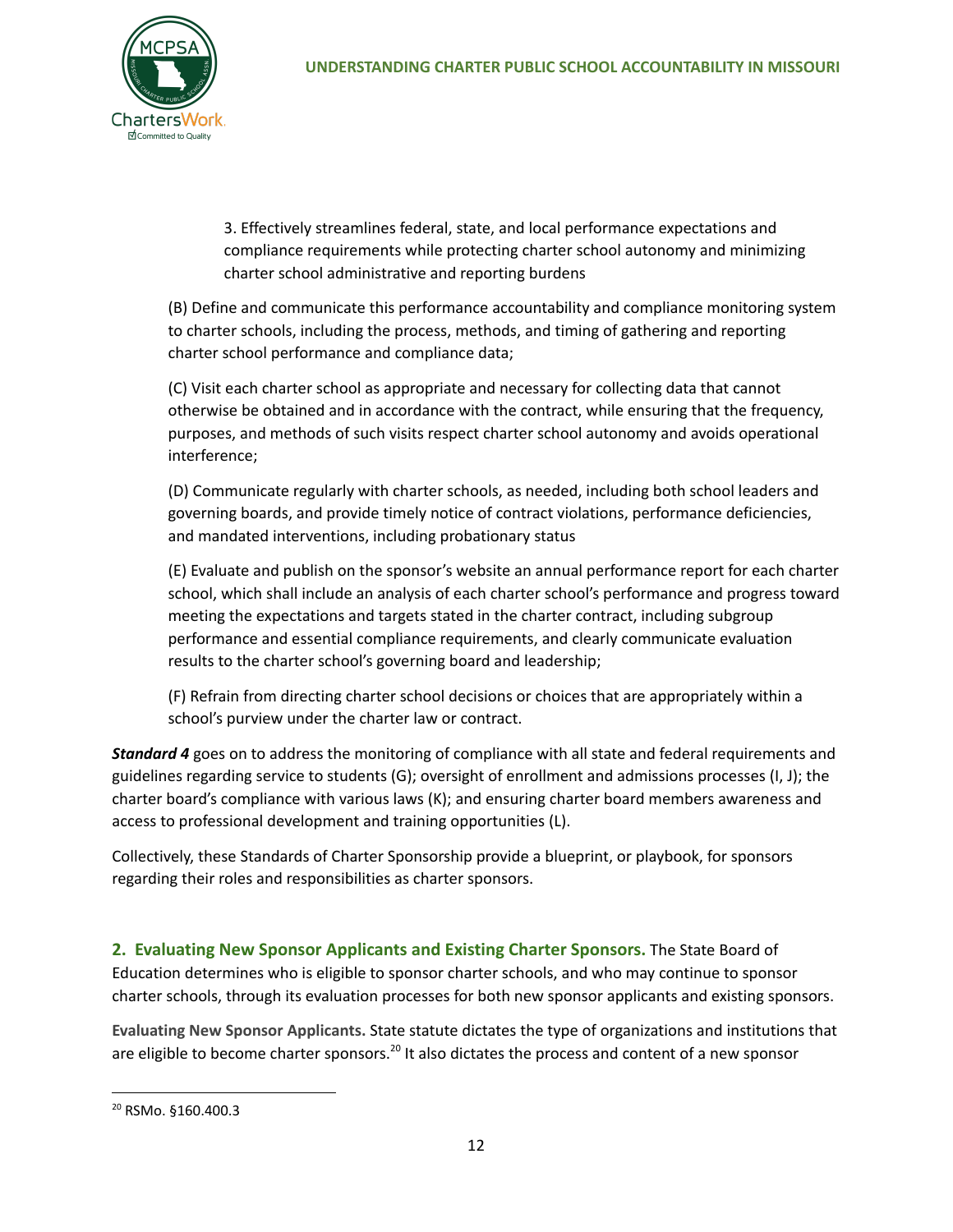

application. Interested eligible sponsors have the opportunity, once a year, to submit an application that includes:

- 1) Written notification of intent to serve as a charter school sponsor
- 2) Evidence of budget and sponsor capacity
- 3) An outline of the Request for Proposal that the applicant sponsor would, if approved, issue to solicit charter school applicants
- 4) The performance contract the applicant sponsor would, if approved, use to evaluate the schools it sponsors
- 5) The applicant sponsor's renewal, revocation, and nonrenewal processes<sup>21</sup>

Standards for Charter Sponsorship provide more detail and specify additional criteria that new sponsor applicants must meet to become sponsors.<sup>22</sup> For applicants that are approved by the State Board, the Department of Elementary and Secondary Education executes a six-year, renewable sponsorship contract. 23

**Evaluating Existing Sponsors.** The most important lever the SBOE has to ensure sponsor performance, decision making and compliance over time is the authority to evaluate sponsor performance. The State Board determines, based on this evaluation, whether the sponsor's authority to sponsor schools should be renewed, remediated or removed.

By law, SBOE evaluations of charter sponsors must be conducted every three years:

"The state board shall evaluate sponsors to determine compliance with these standards every three years. The evaluation shall include a sponsor's policies and procedures in the areas of charter application approval; required charter agreement terms and content; sponsor performance evaluation and compliance monitoring; and charter renewal, intervention, and revocation decisions. Nothing shall preclude the department from undertaking at any time for cause."<sup>24</sup>

The current sponsor evaluation framework was developed by the Department of Elementary and Secondary Education in collaboration with school sponsors and national experts. Evaluations are conducted by DESE, with findings presented to the State Board.

Based on these findings, the State Board makes a decision of:

1) **Renewal:** The sponsor is found to be in full compliance with statute and standard.

<sup>21</sup> RSMo. §160.403.2

 $^{22}$  The SBOE has authorized one new sponsor, the Kansas City Public Schools district, since 2012.

<sup>23</sup> RSMo. §160.403.4

<sup>24</sup> RSMo. §160.400.17(1)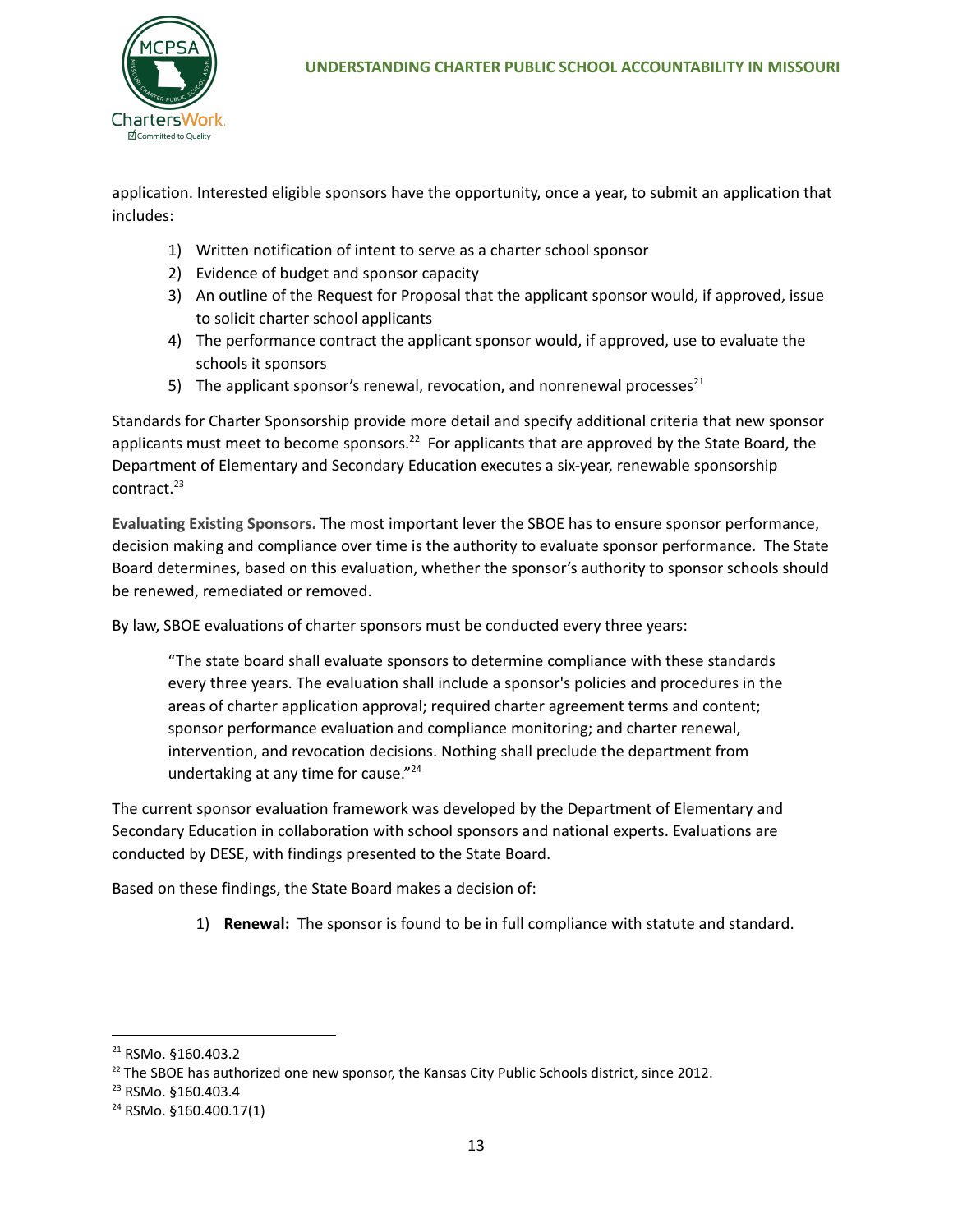- 2) **Remediation:** The sponsor is found to be in "material noncompliance"<sup>25</sup> with statute and/or standard and given "reasonable time for remediation" to address sponsorship deficiencies. 26
- 3) **Corrective Action**: If remediation does not address the compliance issues, corrective action may be recommended, such as withholding sponsor funding or suspending sponsorship authority.<sup>27</sup>
- 4) **Removal of sponsorship authority:** The authority to sponsor charter schools is removed.

If, after a sponsor has been found to be in material noncompliance, its remediation efforts are insufficient, the State Board has the power to take corrective action by withholding funding and/or suspending sponsorship authority to new or existing schools.<sup>28</sup>

**3. Approving new schools and charter renewals.** As State Authorizer, the State Board has final approval over both the decision a sponsor has made to approve the opening of a new charter school or to renew an existing school's charter.

When a new charter school is approved by a sponsor, the school's charter application must be submitted by the sponsor to the State Board, which has 60 days to approve or deny the application based on whether a) the application meets the requirements laid out in state charter law and b) the sponsor has met its requirements as a charter sponsor under the law. <sup>29</sup> Once negotiated, new charter contracts are approved for an initial term of five years.<sup>30</sup>

The State Board also has the authority of final approval over a sponsor's decision to renew - or non-renew - an existing school's charter contract, based on whether the sponsor is in compliance with law and standard and the school meets renewal objectives under statute.<sup>31</sup> The State Board and DESE must adhere to statute in making these decisions.<sup>32</sup> Renewals are granted for a five-year period or, in the case of schools who meet the definition of "high quality" under state law, for up to ten years.<sup>33</sup>

<sup>&</sup>lt;sup>25</sup> Material noncompliance exists when a party exhibits a continual pattern of noncompliance, or when a party demonstrates an inability or an unwillingness to resolve any noncompliance matter in a timely manner.

<sup>&</sup>lt;sup>26</sup> "Reasonable time" is not defined by statute - and is thus determined by the SBOE.

<sup>27</sup> RSMo. §160.400.17(2)

*<sup>28</sup> Id.*

 $29$  RSMo. §160.405.3: "The SBOE may deny a charter on grounds that the application fails to meet the requirements of sections 160.400 to 160.425 and section 167.349 or that a charter sponsor previously failed to meet the statutory responsibilities of a charter sponsor."

<sup>&</sup>lt;sup>31</sup> RSMo. §160.405.9(3)(d): "If a charter school sponsor demonstrates the objectives identified in this subdivision, the state board of education shall renew the school's charter."  $30$  5 CSR 20-100.260, Standards for Charter Sponsorship, Standard 3 – Charter Contract (A); RSMo. §160.405.1(9)

<sup>32</sup> Ashley Jost, *Gordon Parks Elementary Court Battle Could Indicate Future Legislative [Involvement](https://themissouritimes.com/gordon-parks-elementary-court-battle-could-indicate-future-legislative-%20involvement/)*, (The Missouri Times), July 30, 2013.

<sup>33</sup> RSMo. §160.408.3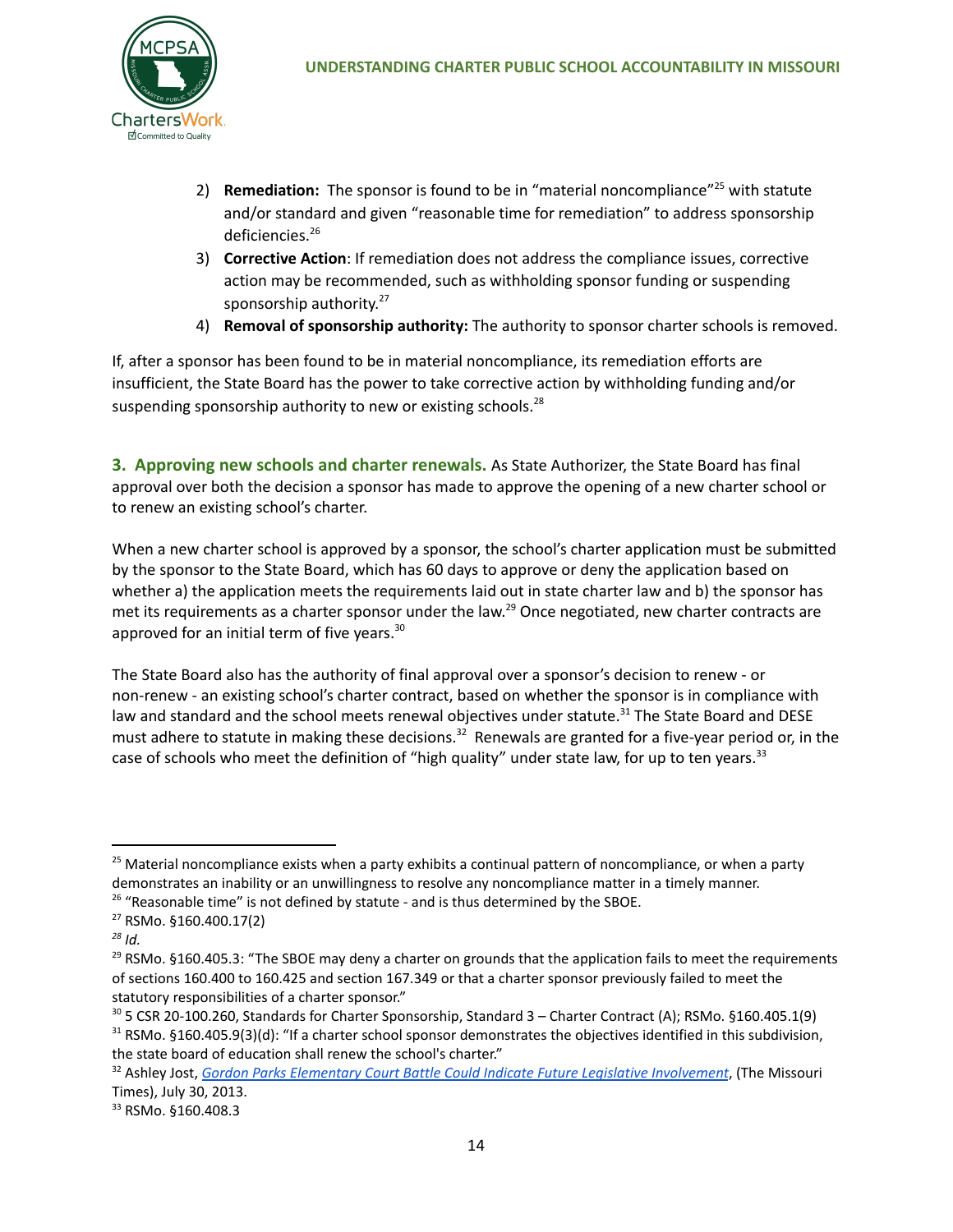**4. Calculating and publishing annual report cards for individual charter schools.** The State Board, supported by the Department of Elementary and Secondary Education, is also responsible for calculating and publishing an annual performance report (APR) for each charter school in the same manner that these reports are calculated and published for school districts and district school buildings.<sup>34</sup>

The APR is a criterion used to determine where charter schools are permitted to operate,<sup>35</sup> whether or not a school meets the designation of "high quality" under state law,<sup>36</sup> and whether or not a school is eligible for an expedited charter renewal process.<sup>37</sup> It is also included in the monitoring plan under which charter sponsors evaluate the academic performance of students enrolled in the charter school,<sup>38</sup> and is used to determine performance consequences in charter school contracts.<sup>39</sup>

### **III. CHARTER SPONSORS**

In Missouri, charter sponsors are responsible for ensuring that charter schools uphold their contractual obligations laid out in the school's charter contract. The following types of organizations are eligible to sponsor charter schools, pending approval of their sponsorship application:

- **The school board of a district,** in any district which is sponsoring a charter school
- **Public four-year colleges or universities** with approved teacher education programs that meet regional or national accreditation standards
- **A community college,** the service area of which encompasses some portion of the district
- **Private four-year colleges or universities** with over 1000 students that are based in Missouri and have an approved teacher preparation program
- **Any two-year private vocational or technical school** that is a 501(c)3 nonprofit organization and has its primary campus in Missouri<sup>40</sup>
- **The Missouri Charter Public School Commission**, created by law in 2012 41

Under statute, approved charter sponsors are responsible for:

<sup>34</sup> RSMo. §160.405.15

<sup>35</sup> RSMo. §160.400.2(4)

<sup>36</sup> RSMo. §160.408.1(1)

 $37$  RSMo. §160.405.9(d)

<sup>38</sup> RSMo. §150.405.3

<sup>39</sup> RSMo. §160.400.11(3)

<sup>40</sup> RSMo. §160.400.3

 $41$  RSMo. §160.425: The Missouri Charter Public School Commission was created by statute "to sponsor high quality charter schools throughout the state of Missouri." The Commission is composed of nine members appointed by the governor, by and with the advice and consent of the senate. While subject to the same laws and standards as other Missouri charter sponsors, the Commission was not subject to the new sponsor application process. RSMo. §160.403.2(3). "In the event that the SBOE removes the authority to sponsor a currently operating charter school under any provision of the law, the Missouri Charter Public School Commission becomes sponsor of the school" RSMo. §160.425.17(4).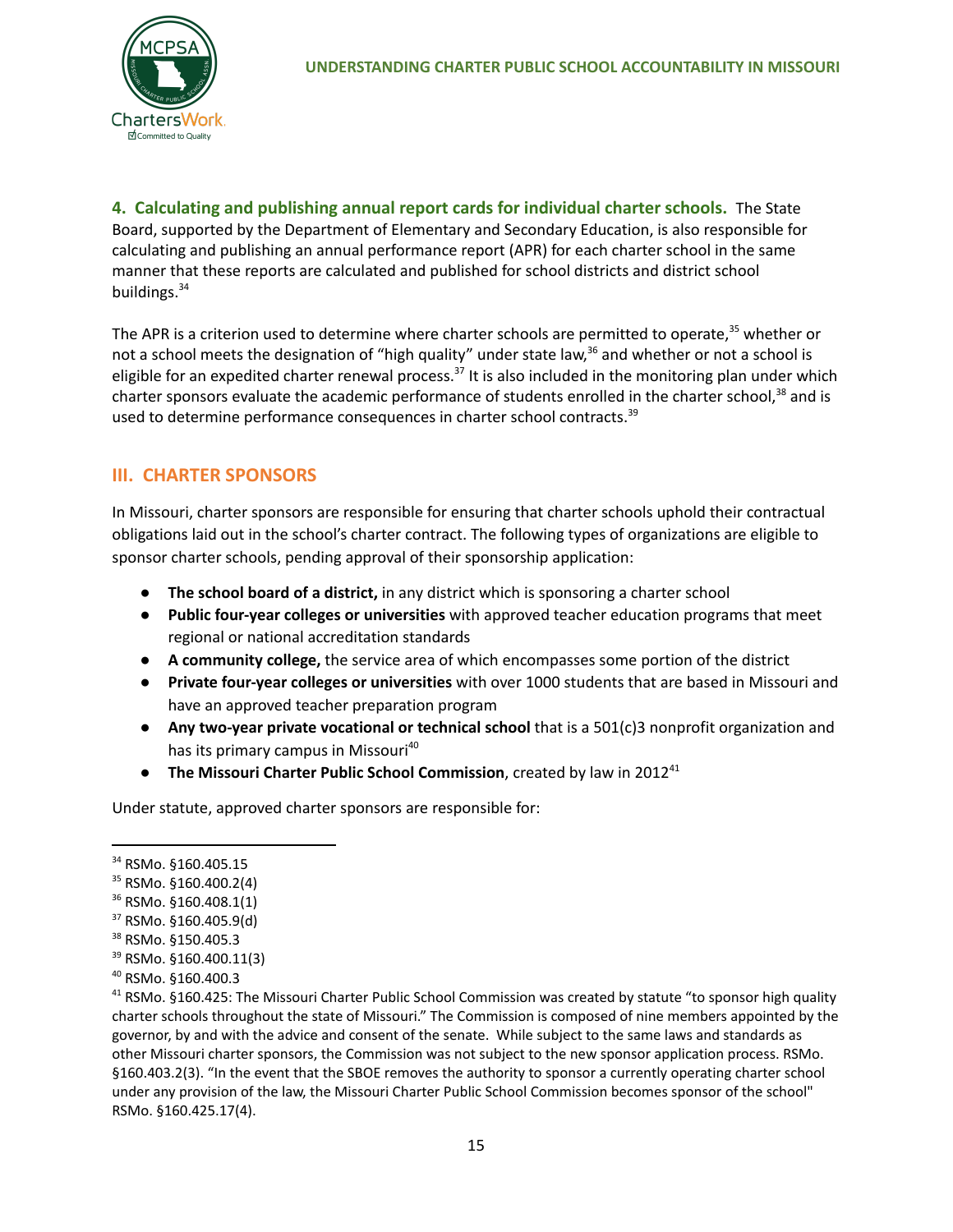

- 1) **Maintaining a comprehensive new school application process** for evaluating new charter applications
- 2) **Negotiating contracts** with charter schools that clearly articulate the rights and responsibilities of each party
- 3) **Conducting contract oversight** to evaluate performance, monitor compliance, and ensure autonomy
- 4) **Designing and implementing a transparent and rigorous school evaluation process** to make merit-based renewal decisions 42
- 5) **Making merit-based decisions on charter school renewals** using comprehensive performance data

In conducting all of this work, sponsors must also **protect charter school autonomy,** or their ability to self-govern.

Charter sponsors are accountable to the State Board of Education and are evaluated by the State Board according to a comprehensive performance framework every three years.<sup>43</sup>

**1. Maintaining a comprehensive new school application process.** Each Missouri charter sponsor must develop and implement a comprehensive application process for soliciting and evaluating new charter applicants.<sup>44</sup> Setting forth stringent requirements for charter approval and new school openings helps ensure that only the most qualified charter applicants are able to start new schools, reducing the likelihood of school remediation and closure down the road.

According to Standard: "The sponsor shall...develop and make readily available a charter application that:

- **Includes comprehensive questions** to elicit the information needed for a rigorous evaluation of the applicant's plans and capacity
- **Clearly articulates any chartering priorities** the sponsor may have established, including the priority to serve high risk students
- **Includes clear criteria** for the evaluation of charter applications 45

<sup>42</sup> RSMo. §160.400.11

<sup>43</sup> RSMo. §160.400.17(1)

<sup>44</sup> 5 CSR 20-100.260, Standards for Charter Sponsorship, Standard 2 - Application Process and Decision Making: "The sponsor implements a comprehensive application process that includes clear application materials and guidance; follows fair, transparent procedures, timelines and rigorous evaluation criteria; and approves only those charter applications that demonstrate a strong capacity to establish and operate quality charter schools."

<sup>45</sup> *Id.* at Standard 2(B)2 - Application Process and Decision Making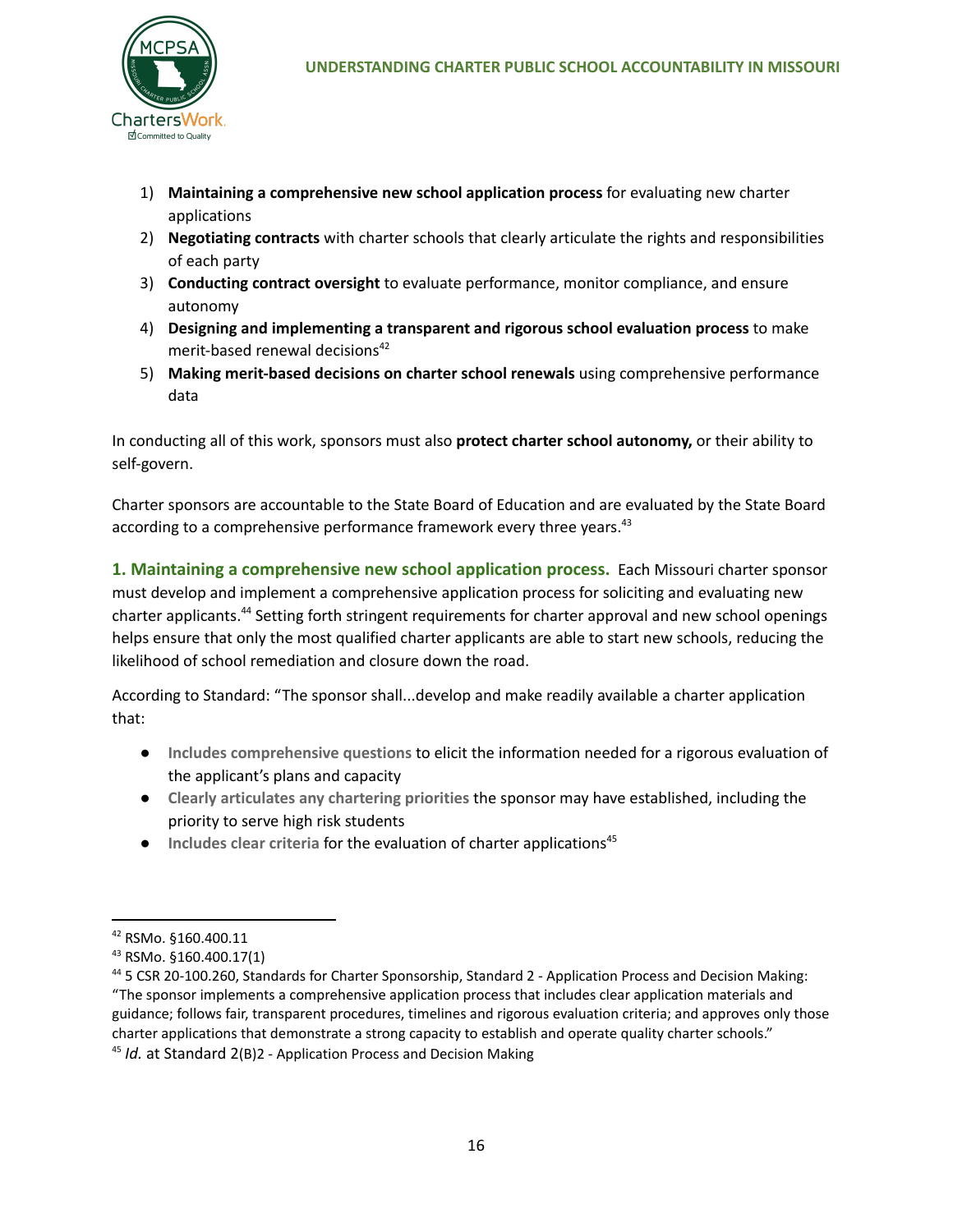Sponsors evaluate applications from prospective schools based on this comprehensive process and grant charters only to qualified applicants who demonstrate a strong capacity to establish and operate quality schools.

For charter applications that are denied,<sup>46</sup> sponsors must promptly notify the applicant in writing explaining the factors that determined the decision. 47

**2. Negotiating contracts with charter schools.** The charter contract articulates the rights and responsibilities of each party regarding charter school autonomy, expected outcomes, measures for evaluating success or failure, and performance consequences.<sup>48</sup> It is negotiated and executed by the charter sponsor and charter school governing board after sponsor approval of the charter application.

The charter contract is the bedrock of the charter school model. It defines the standards for intervention, probation, renewal, non-renewal, and revocation, as well as the consequences for not meeting those standards. It includes a set of reasonable pre-opening requirements or conditions for opening to ensure that new schools meet all health, safety, and other legal requirements prior to opening. And it lays out the process that charter schools and sponsors must follow to amend charter contracts and the types of material modifications that require sponsor approval. 49

The charter contract also includes a performance contract.<sup>50</sup> This contract includes clearly defined performance expectations for all students and student subgroups, financial performance expectations (measuring both near and long-term financial health); and organizational performance expectations, including compliance with all governance-related laws, the fulfillment of all state and federal requirements regarding fair and appropriate service to students with disabilities, and the maintenance of a safe and operationally sound facility.<sup>51</sup>

**3. Conducting contract oversight.** Strong charter school accountability depends on rigorous contract oversight.

Oversight begins with monitoring of a new charter school's pre-opening activities and continues throughout the duration of the charter contract, culminating in the charter renewal process.<sup>52</sup>

 $47$  5 CSR 20-100.260, Standard 2(K) - Application Process and Decision Making  $46$  RSMo. §160.405.2(4): "If a proposed charter is denied by a sponsor, the proposed charter may be submitted to the state board of education, along with the sponsor's written reasons for its denial. If the state board determines that the application meets the requirements of this section, that the applicant is sufficiently qualified to operate the charter school, and that granting a charter to the applicant would be likely to provide educational benefit to the children of the district, the state board may grant a charter and act as sponsor of the charter school."

<sup>48</sup> *Id.,* Standard 3 - Charter Contract

<sup>49</sup> *Id.* at Standard 3(A)3 - Charter Contract

 $50$  RSMo. §160.405: "The charter should include a legally binding performance contract that describes the obligations and responsibilities of the school and the sponsor."

<sup>51</sup> 5 CSR 20-100.260, Standards for Charter Sponsorship, Standard 3(B)3 - Charter Contract

<sup>52</sup> RSMo. §160.405.1(11)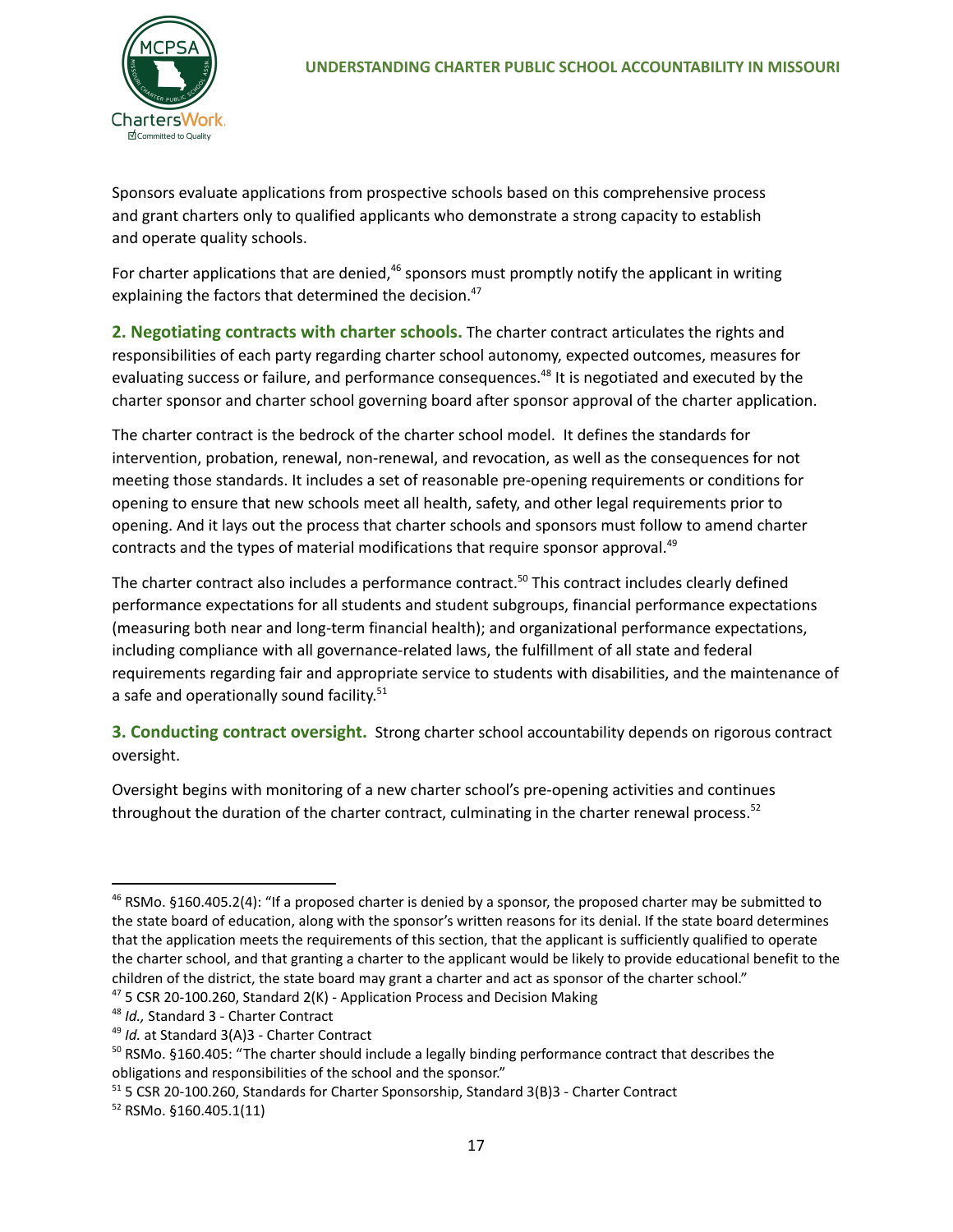

Sponsors review schools' academic, fiscal and operational performance on an annual basis. They monitor school compliance with both federal and state statutes and regulations. When schools are out of compliance, sponsors conduct interventions or suggest remedial action to ensure compliance.

They protect student and school rights by ensuring roles and responsibilities are upheld according to contract terms.

And sponsors monitor charter board compliance with governance-related laws, including: retention of necessary board records, submission of financial interest statements, maintenance of conflict-of-interest policies and procedures, maintenance of policy to address parent or guardian grievances, and conducting board and committee work in adherence with Missouri's Open Records and Meetings (Sunshine) Law.<sup>53 54</sup>

In conducting this work, sponsors communicate regularly with charter school leaders and governing boards and provide timely notice of contract violations, performance deficiencies, and mandated interventions, including probationary status. 55

Ongoing contract oversight informs school intervention, probation, revocation and renewal decisions.

Sponsors may revoke a charter at any time during the charter term if there is clear evidence of underperformance or violation of law or the public trust that imperils students or public funds. 56

**4. Designing and implementing a transparent and rigorous school evaluation process.** Ongoing contract oversight culminates in a more comprehensive evaluation process, conducted by the charter sponsor prior to the expiration of the school's charter. This evaluation process ultimately leads to the sponsor making a merit-based decision on whether the school should continue operating, close or face some type of remediation.

The charter renewal process, which occurs every five to ten years depending on the length of the school's charter, is based on a thorough analysis of a comprehensive body of objective evidence. It takes into account whether: 57

● The charter school has maintained results on its annual performance report that meet or exceed the district in which the charter school is located based on the performance standards that are applicable to the grade-level configuration of both the charter school and the district in which the charter school is located in three of the last four school years

<sup>54</sup> Eric Schmitt: *Missouri Sunshine Law: Open Meetings and Records Law,* OFFICE OF MISSOURI [ATTORNEY](https://ago.mo.gov/docs/default-source/publications/missourisunshinelaw.pdf?sfvrsn=4#:~:text=The%20Sunshine%20Law%20declares%20Missouri) [GENERAL](https://ago.mo.gov/docs/default-source/publications/missourisunshinelaw.pdf?sfvrsn=4#:~:text=The%20Sunshine%20Law%20declares%20Missouri) (2019) 53 5 CSR 20-100.260, Standards for Charter Sponsorship, Standard 4(K) - Ongoing Oversight and Evaluation

<sup>&</sup>lt;sup>55</sup> 5 CSR 20-100.260, Standards for Charter Sponsorship, Standard 4(D) - Ongoing Oversight and Evaluation

<sup>56</sup> *Id.*, Standard 6(H) - Renewal, Replication, Expansion, Revocation and Closure Decision Making

<sup>57</sup> RSMo. §160.405.9(2)(b)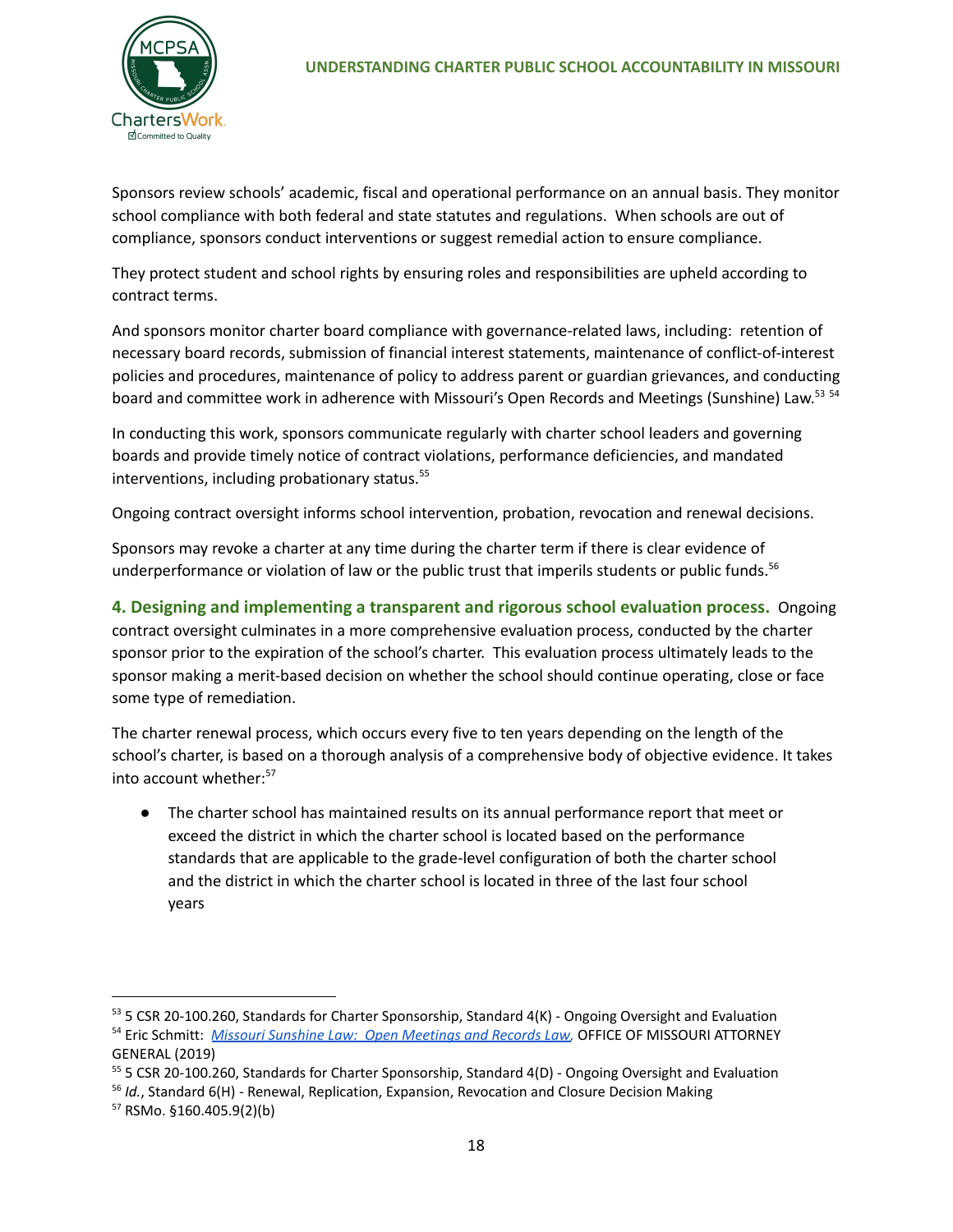- The charter school is organizationally and fiscally viable, determining at a minimum that the school does not have:
	- A negative balance in its operating funds
	- A combined balance of less than three percent of the amount expended for such funds during the previous fiscal year; or
	- Expenditures that exceed receipts for the most recently completed fiscal year
- The charter school is in compliance with its legally-binding performance contract and charter law

Sponsors provide each charter school, in advance of the renewal decision, with a cumulative report that summarizes the school's performance over the charter term and compares it to the expectations set forth in the charter contract. The performance report states the sponsor's summary findings and its renewal prospects. 58

**5. Making merit-based decisions on charter school renewals.<sup>59</sup>** Charter sponsors use the information and analysis gathered through the comprehensive school evaluation process to make merit-based decisions on granting charter school renewals.

- **Renewal.** Sponsors grant charter renewals to charter schools that have achieved the performance expectations and corresponding targets stated in the charter contract, are organizationally and fiscally viable, and have been diligent to the terms of the contract and applicable law.
- **● Probation.** The sponsor may place the charter school on probationary status to allow the implementation of a remedial plan, which may require a change of methodology, a change in leadership, or both. If such plan is unsuccessful, the charter may be revoked.
- Non-renewal. In the event that a school has not achieved those expectations, the sponsor can make a decision to non-renew the school's charter. Non-renewal generally leads to school closure.
- **Revocation.** A sponsor has the authority to revoke a charter during the charter term if there is either: a) clear evidence of underperformance as demonstrated in the charter school's annual performance report in three of the last four school years; or, b) a violation of the law or public trust that imperils students or public funds. Revocation constitutes immediate intervention with parameters to close.

In executing all of these responsibilities – from maintaining a new school application process to making data-driven decisions about charter renewals – the charter sponsor is charged with **protecting school autonomy,** the school's ability to self-govern.

<sup>58 5</sup> CSR 20-100.260, Standards for Charter Sponsorship, Standard 6(B) - Renewal, Replication, Expansion, Revocation and Closure Decision Making

<sup>&</sup>lt;sup>59</sup> In some cases, the charter school board, in consultation with the sponsor, may choose to voluntarily relinquish, or give up, the school's charter rather than pursue charter renewal. This action results in school closure.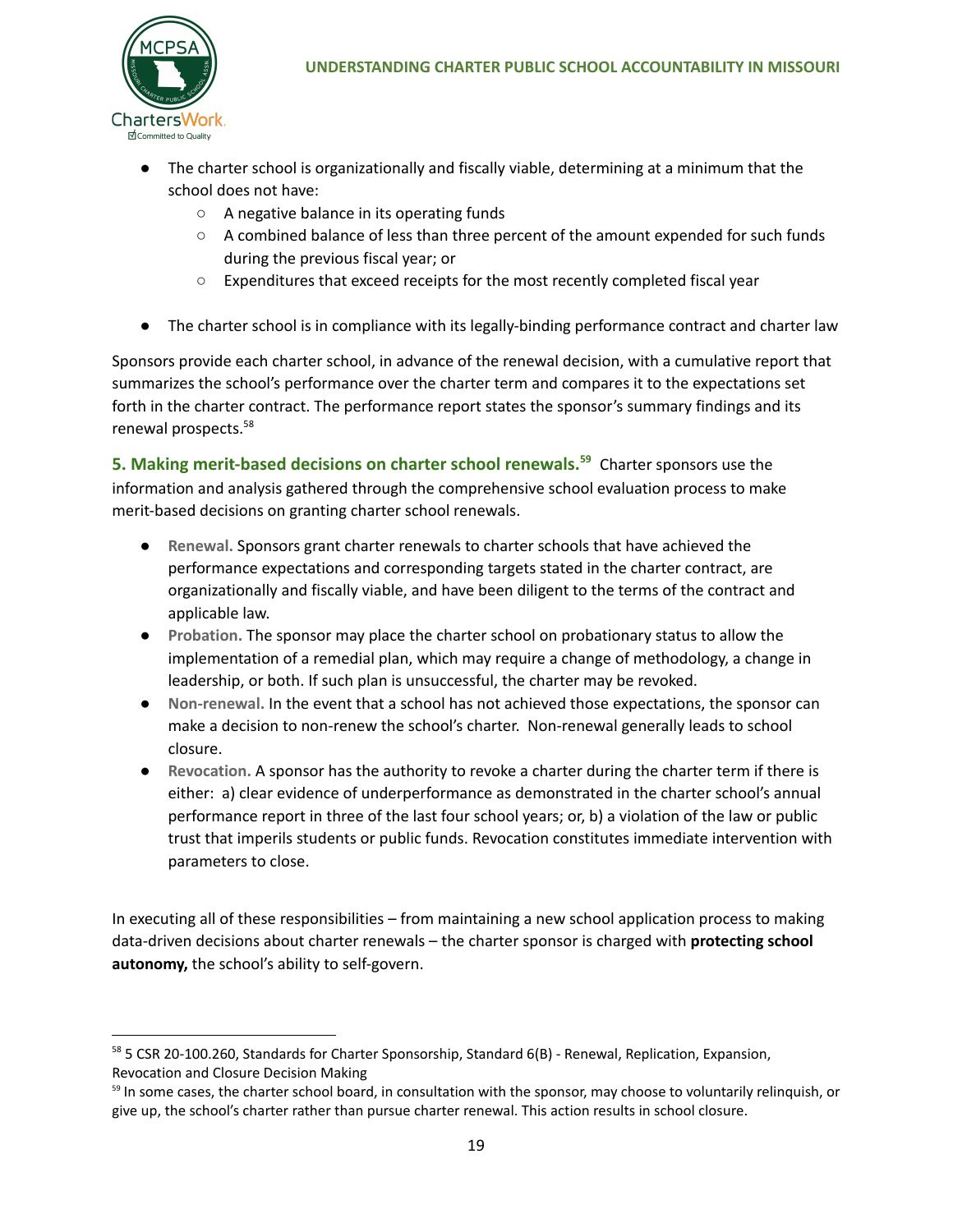

Statute dictates that charter contracts are negotiated to clearly articulate the rights and responsibilities of each party regarding school autonomy<sup>60</sup> and that contract oversight should ensure autonomy under applicable law.<sup>61</sup> Sponsorship Standards are more prescriptive, directing sponsors to "Refrain from directing charter school decisions or choices that are appropriately within a school's purview under the charter law or contract,"<sup>62</sup> to "avoid operational interference,"<sup>63</sup> and to streamline performance expectations and compliance requirements while "protecting autonomy and minimizing school administrative and reporting burdens." 64

**Who pays for charter sponsorship?** The financial relationship between sponsors and charter schools is structured to preserve charter school autonomy while protecting sponsors' ability to provide impartial oversight.

Sponsors are not allowed to receive any fees from charter school applicants, nor may they condition consideration of a charter on the promise of future payment of any kind.<sup>65</sup>

To defray the costs associated with sponsorship, the Department of Elementary and Secondary Education retains 1.5 percent of each charter school's state and local funding, not to exceed \$125,000 annually.<sup>66</sup> If the sponsor meets its obligations under law, the Department sends these funds to the school's sponsor. 67

It must also demonstrate that 90 percent or more of its sponsorship funds are expended in support of its charter school sponsorship program, or as a direct investment in sponsored schools.<sup>68</sup>

**What constitutes sponsor "direct investment" in charter schools?** As noted above, the financial relationship between sponsors and charter schools is structured to preserve school autonomy while protecting sponsors' ability to provide impartial, rigorous oversight. According to law, 90 percent or more of these sponsorship funds must be expended in support of the school's sponsorship program, or as a direct investment in sponsored schools.

Charter law, however, does not define what constitutes "direct investment," leaving the door open to individual sponsor interpretation as to what this means in practice. For some sponsors it means school support, in which the sponsor plays a hands-on role in providing training and programmatic support to schools they oversee. For others, direct investment is limited to administrative support only.

<sup>60</sup> RSMo. §160.400.11(3)

<sup>61</sup> RSMo. §160.400.11(4)

 $62$  5 CSR 20-100.260, Standards for Charter Sponsorship, Standard 4 - Ongoing Oversight and Evaluation

<sup>63</sup> *Id.* at Standard 4(C) - Ongoing Oversight and Evaluation

<sup>64</sup> *Id.* at Standard 4(A)3 - Ongoing Oversight and Evaluation

<sup>65</sup> RSMo. §160.400.6

<sup>&</sup>lt;sup>66</sup> Adjusted for inflation

<sup>67</sup> RSMo. §160.400.11

<sup>68</sup> RSMo. §160.400.11(1)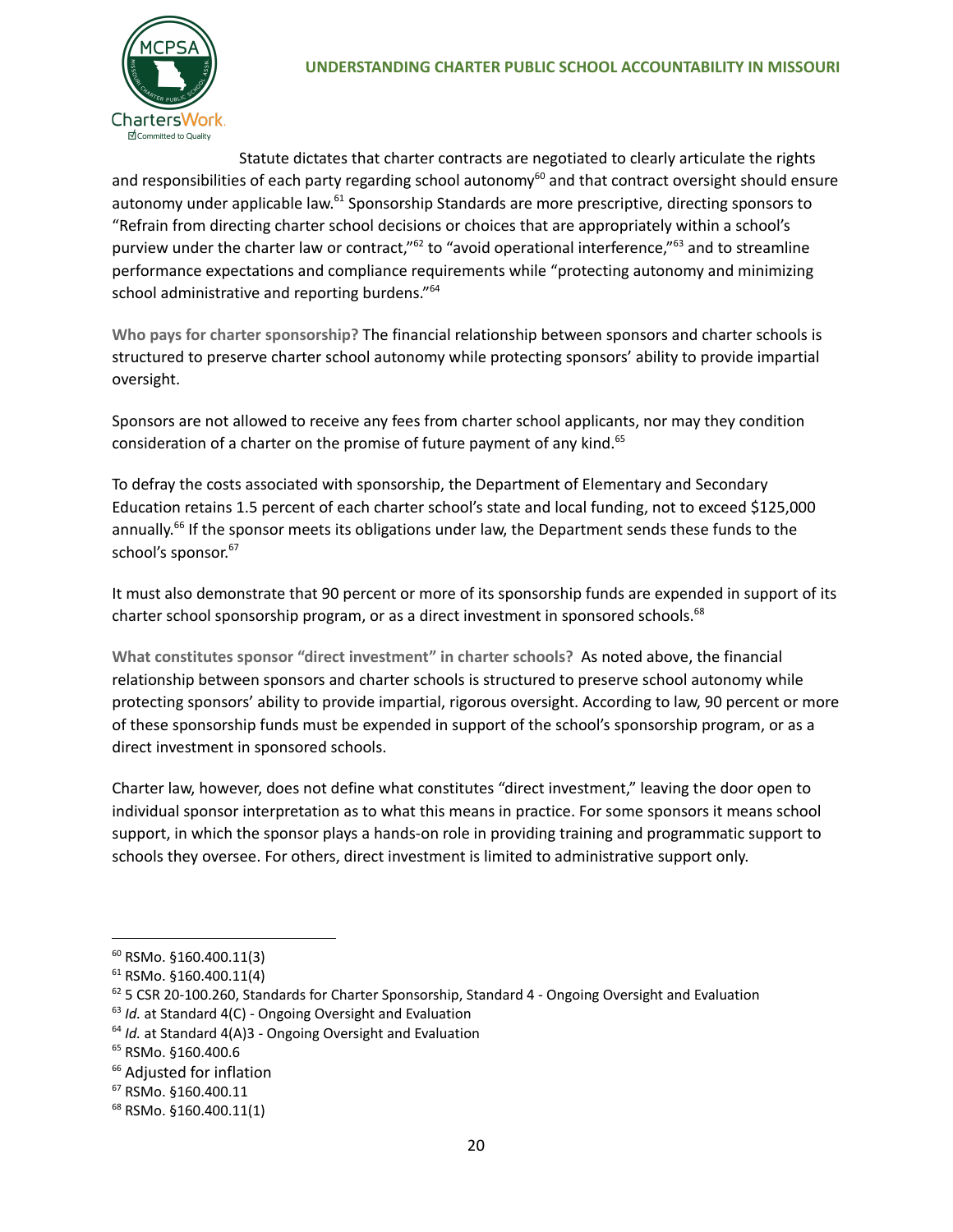

**The importance of separating school oversight and school support functions.** To protect the integrity of the school oversight function and avoid the potential conflict of interest which results from sponsors evaluating schools for which they also provide technical assistance, the National Association of Charter School Authorizers recommends that school support *not* be part of the charter oversight and accountability function that sponsors provide. Rather, accountability should be limited solely to approving new schools, evaluating them, and determining, upon renewal, whether they should continue to serve students or close. 69

When school support is provided, it should be provided completely independently of the sponsor's school oversight function, with a firewall between these functions. For example, for one charter sponsor in St. Louis, charter sponsorship is conducted through the institution's Government Affairs office and is entirely separate, both financially and administratively, from school support that other departments at the institution may provide.

# **IV. CHARTER PUBLIC SCHOOL GOVERNING BOARDS**

As self-governing public schools, each charter school has its own governing board. Charter governing boards provide the first layer of oversight and accountability for charter public schools. They are accountable to the charter sponsor for charter school performance.

Charter governing boards are responsible for:

- 1) **Contracting** with the school sponsor
- 2) **Governing the school** in fidelity to the charter contract and in compliance with federal, state, and local laws and regulations

In fulfilling these responsibilities, charter school boards are subject to both charter law and laws governing nonprofit organizations in the state of Missouri. They are also subject to federal law.

*Charter Law:* Under charter law, charter school boards are accountable both to the charter sponsor and the State Board of Education. Board members are considered decision-making public servants, subject to the laws and regulations that guide the work of public officers and employees.<sup>70</sup> Charter law also protects schools from conflicts of interest and establishes guidelines for ethical behavior and for addressing conflicts of interest.<sup>71</sup>

<sup>69</sup> Katie Piehl, *What's in a name? Authorizing vs. [Sponsorship](https://www.qualitycharters.org/2013/05/sponsorauthorizer/)*, NATIONAL ASSOCIATION OF CHARTER SCHOOL AUTHORIZERS BLOG (May 21, 2013) (last visited 6/21/21).

<sup>70</sup> RSMo. §160.400.15

<sup>&</sup>lt;sup>71</sup> RSMo. §160.400.15: "Charter board members may not hold any office or employment with the school while serving as a governing board member, nor can they have any interest in organizations or entities employed by, or contracting with the school. Board members cannot be employees of companies that provide substantial services to the school."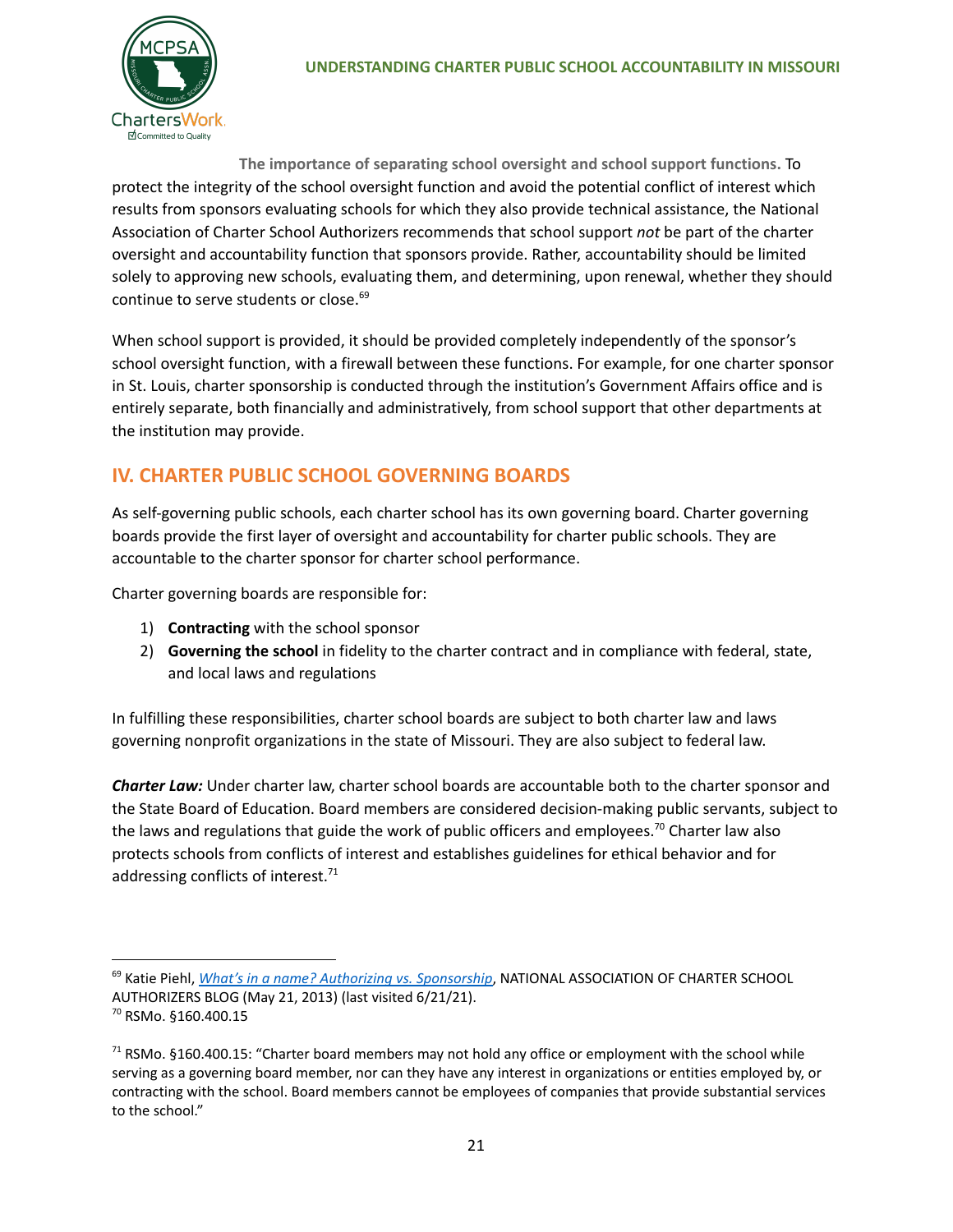

*Nonprofit Law.* Under Missouri nonprofit law, charter schools are legitimate, legal entities and are required to comply with all requirements of Chapter 355, Missouri's Nonprofit Corporation Law.<sup>72</sup> Their nonprofit status means that charter boards are self-determining: board members are appointed, not elected.<sup>73</sup> It also means that charter boards are subject to Missouri's Sunshine Law and that charter board meetings, records and deliberations must be open and accessible to the public.<sup>74</sup>

*Federal Law.* As nonprofit organizations, charter schools also have status as tax-exempt organizations per IRS Code 501(c)(3). The IRS reviews Form 990s filed by tax-exempt organizations<sup>75</sup> and can bring enforcement actions if a charter school is out of compliance.

**1. Contracting with the School Sponsor.** The charter contract is a legal contract between the sponsor and the charter school governing board. It is the bedrock of the charter public school model. The charter articulates the rights and responsibilities of each party regarding charter school autonomy, expected outcomes, measures for evaluating success or failure, and performance consequences.<sup>76</sup>

The governing board negotiates the charter contract with the sponsor following approval of the school's charter application. The board represents the school's interests in the contract negotiation process, ensuring the expectations laid out in the contract are realistic, achievable and protect the school's autonomy.<sup>77</sup>

The charter contract is a living document and is monitored by both the governing board and charter sponsor throughout the duration of the charter term. As the school evolves and needs change, the governing board can request to amend the charter, with sponsor approval.<sup>78</sup>

**2. Governing the School. The charter governing board is accountable for school performance.** After negotiating the charter contract, the board's job is to ensure the school meets the performance expectations laid out in its charter.

The governing board formulates policy, provides fiscal oversight, and makes operational decisions to support the school in meeting its contractually-obligated performance expectations.<sup>79</sup> This includes recruiting, hiring, and holding school leadership accountable for day-to-day school leadership.

<sup>72</sup> RSMo. §355.001 *et seq.*

 $74$  RSMo. §610.011: "It is the public policy of this state that meetings, records, votes, actions and deliberations of public governmental bodies be open to the public unless otherwise provided by law."  $<sup>73</sup>$  RSMo. §160.400.8: "As a nonprofit corporation incorporated pursuant to chapter 355, the charter school shall</sup> select the method for election of officers pursuant to section 355.326 based on the class of corporation selected."

 $75$  Form 990 is an IRS form that provides the public with financial information about a nonprofit organization

<sup>76</sup> 5 CSR 20-100.260, Standards for Charter Sponsorship: Standard 3 - Charter Contract

 $77$  RSMo. §160.405.1(2): As self-governing schools, charter boards have the flexibility to determine "the nature and extent of parental, professional educator, and community involvement in the governance and operations of the charter school."

<sup>78</sup> RSMo. §160.405.6

<sup>79</sup> RSMo. §160.405.1(2)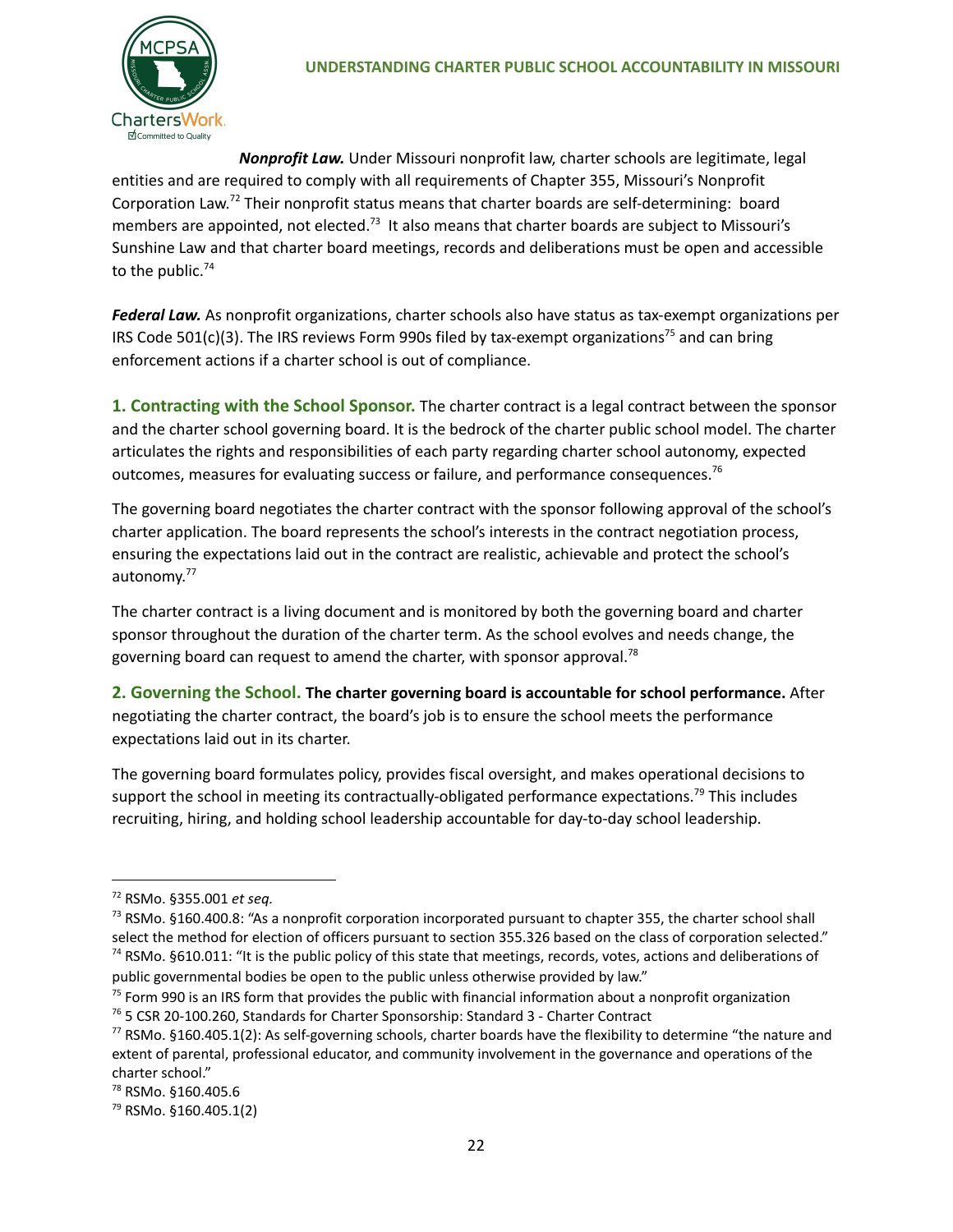

The board communicates regularly with the charter sponsor throughout the contract duration. Contract violations, performance deficiencies or mandated interventions are communicated directly to the board by the charter sponsor.<sup>80</sup>

Charter law also specifies that the sponsor, governing board and charter school staff jointly review the school's performance, management and operations during the first year of school operations and then every other year. A joint performance review must also be conducted at any point where the operation or management of the school changes or is transferred to another entity.<sup>81</sup>

Finally, charter governance boards are required, under law, to make information about the school and its performance available to parents and community members within the school district in which it operates. By law, a charter school must make available for public inspection, and provide upon request: 1) the school's charter; 2) its most recent annual performance report card; 3) the results of background check on the charter board's members; and, 4) if a charter school is operated by a management company, a copy of the written contract between the governing board and the educational management organization or charter management organization.<sup>82</sup>

Charter governance boards carry out all of these responsibilities in compliance with federal, state, and local laws, and in fidelity to the charter contract itself.

# **CONCLUSION**

The idea of school-level accountability is one of chartering's most significant contributions to public schooling. No charter public school has the "right" to operate in perpetuity; rather, a school must "earn" the right to stay open by demonstrating, through evaluations conducted at regular intervals, that it is meeting the performance expectations outlined in its charter, or contract.

This MCPSA White Paper on Charter School Accountability is intended to provide a fact-based, high-level overview of the key roles and responsibilities of different actors in holding Missouri charter public schools accountable. It is also intended to provide greater access to state law and regulations for those interested in learning more about Missouri charter public schools and the statutes and rules which govern them.

As the paper illustrates, Missouri's charter school accountability landscape is multi-layered, with the State Legislature, the State Board of Education, charter sponsors, and charter school governing boards each playing distinct roles in holding schools accountable. These multiple layers of oversight help ensure that Missouri's charter public schools continue to deliver value to Missouri students and taxpayers.

 $80$  5 CSR 20-100.260, Standards for Charter Sponsorship: Standard 4(D) – Ongoing Oversight and Evaluation

<sup>81</sup> RSMo. §160.405.6

<sup>82</sup> RSMo. §160.410.4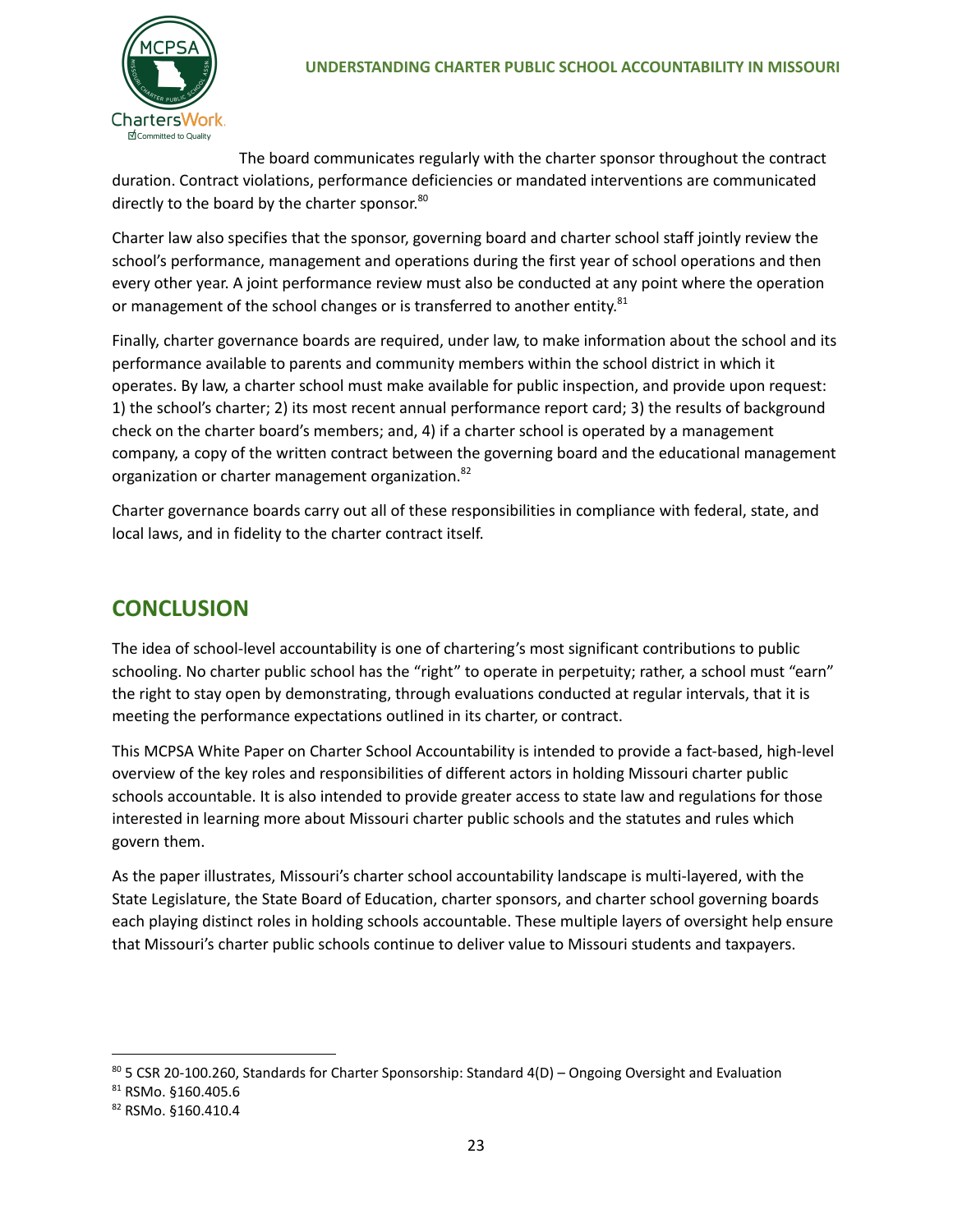

The Missouri Charter Public Schools Association believes that cultivating a better understanding of the role of accountability in the charter school model is essential both to fostering a strong accountability environment and protecting charter schools' ability to self-govern. As charter public schools in Missouri enter their third decade of operation, and as charter enrollment in our state continues to grow, both strengthening accountability and protecting autonomy will be critical to ensuring that charter schools continue to deliver on the promise of this innovative public school model.

Please direct related inquiries to Doug Thaman, MCPSA Executive Director, at [dthaman@mocharterschools.org](mailto:dthaman@mocharterschools.org).